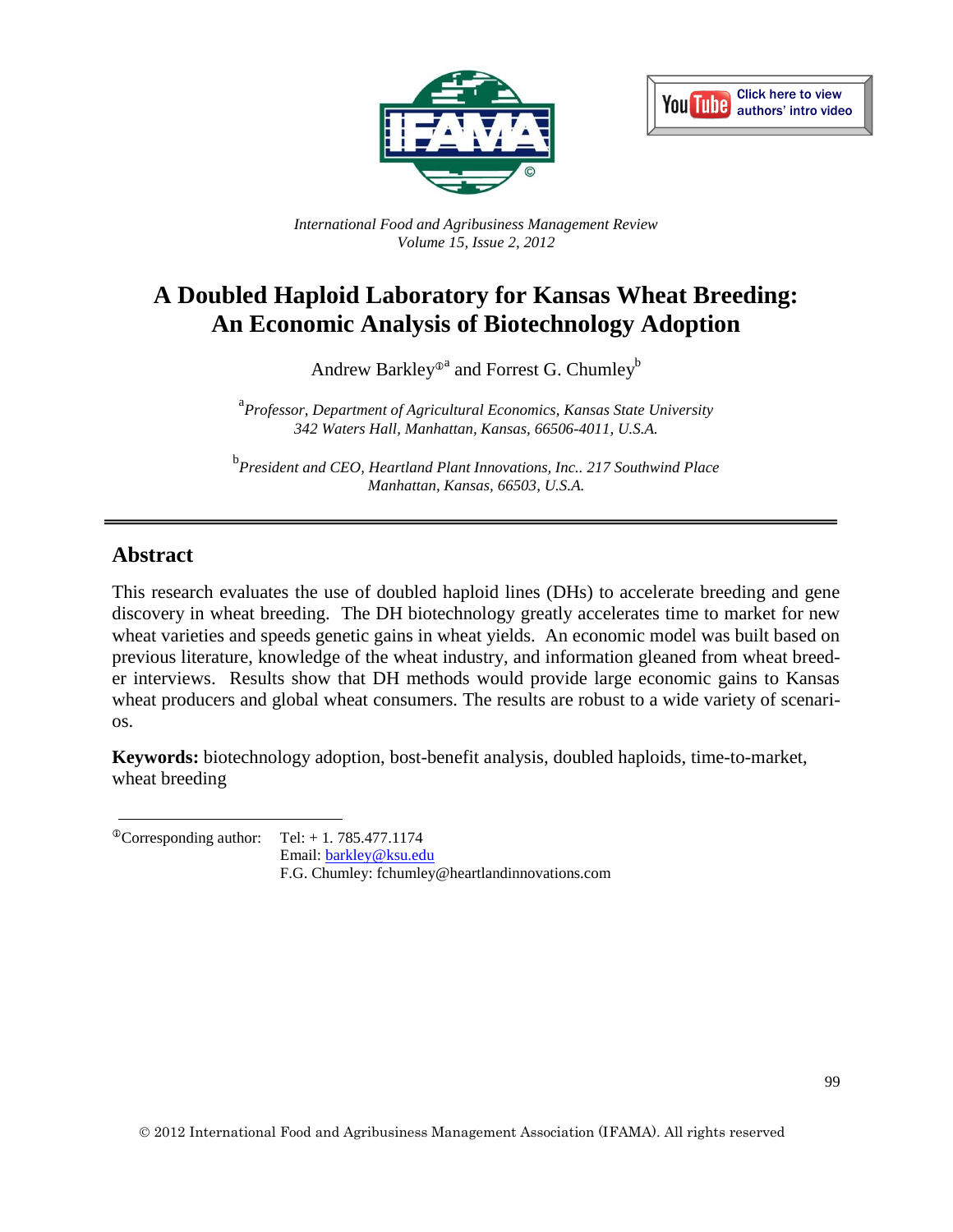### **Introduction**

In recent years, biotechnology has resulted in large increases in corn and soybean production, through the development of varieties that are resistant to herbicides, diseases, and drought. In 2010, over 90 percent of the acres planted to corn and soybeans in Kansas were varieties produced using biotechnology methods (KAS 2010). Adoption of these varieties, together with increased demand for biofuels, has led to a shift of acreage in the United States (US) out of wheat and into corn and soybeans since 2000 (KAS 2010). Recently, historically high wheat prices resulting from smaller acreages and weather events have resulted in increased interest and investment in wheat variety development by both private firms and public wheat breeders (USDA/ERS 2011). The creation of a new wheat variety is a lengthy and costly process. Traditional methods require up to 12 years. Economists have noted that any innovation that reduces the variety development time span, or "time to market (TTM)," could have large economic benefits, due to lower costs and earlier adoption of economically significant wheat varieties.

Doubled haploid (DH) technology is a method of using biotechnology to reduce variety development time. Doubled haploids are genetically pure inbred plants, now produced in a single year. Traditional wheat selection techniques typically require six to eight generations to stabilize desired traits, or fix the desired characteristics of higher yield, quality characteristics, disease resistance, or agronomic features into "pure lines" of wheat varieties. Doubled haploids allow wheat breeders to stabilize desired traits in a single year, reducing the time required for new variety development by up to five years. Doubled haploid laboratories are currently used in Europe, Canada, and Australia (Bonjean and Angus, 2001). Doubled haploid production is a form of biotechnology, but is not transgenic biotechnology, and is therefore unlikely to be subject to the resistance among some wheat producers and nations.

Recently, Heartland Plant Innovations (HPI), a public/private partnership, has made plans for the construction of a doubled haploid laboratory in Manhattan, Kansas to be used by public and private wheat breeders. This research analyzed the economic impact of the adoption and use of biotechnology in wheat variety development. A careful study of economic costs and benefits of the new laboratory was conducted, with several measures of financial return estimated. This analysis of the impact of doubled haploids on wheat markets was estimated to find the economic benefits and costs to wheat producers and consumers in Kansas, the United States, and the rest of the world. Doubled haploid methods do not replace traditional wheat breeding programs. Rather, they enhance one component of variety development: propagation of a new variety.

The use of doubled haploids in wheat variety development is timely, interesting, and important for a number of reasons. First, the potential economic benefits of a shortened variety development process are large. Nalley, Barkley, and Chumley (2008) estimated genetic improvement in Kansas wheat varieties to average 0.206 bushels per acre each year. This corresponds to approximately two to three million U.S. dollars of additional revenues from wheat production in Kansas attributable to wheat breeding programs. Yield increases are permanent and cumulative, so after a short number of years, the economic benefits to higher-yielding wheat varieties are large and significant. Adoption of doubled haploid techniques would boost yields much sooner than conventional methods, resulting in immediate increases in economic benefits and large cumulative financial gains to wheat producers in Kansas and wheat consumers worldwide. Although the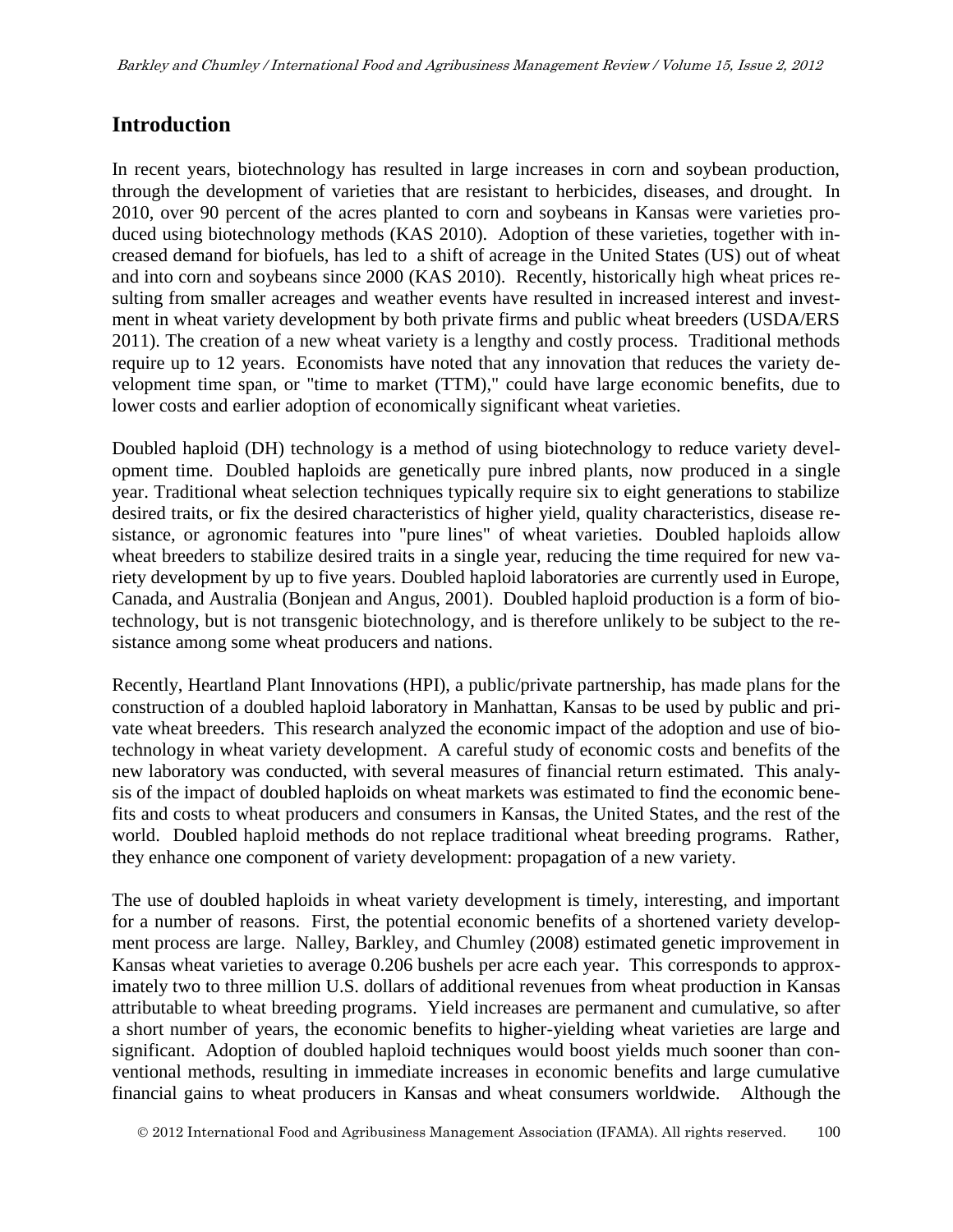genetic gains from a wheat breeding program are permanent and cumulative, they are subject to pathogens, diseases, and other challenges that require plant varieties to be constantly improved through maintenance breeding.

Second, the development and adoption of biotechnology in wheat production is likely to grow rapidly in the near future, and careful description and estimation of the economic impacts is needed to better understand the impact of large, rapid technological advance in wheat (Fuglie and Walker 2001). Third, the economics of the introduction of biotechnology in general, and a doubled haploid laboratory in particular, are timely and important. As new techniques are discovered and implemented, the application of economic principles to the technological change allows for a more rapid and efficient transition out of traditional breeding methods to the use of biotechnology in wheat variety development. It is likely that doubled haploid methods will become more efficient as wheat breeders enhance their use of doubled haploids in wheat breeding programs in the near future.

One major contribution of this study is a detailed description and model of wheat variety development, including careful consideration of the timing and costs of investments in wheat breeding. A standard financial model of discounted future costs and revenues is estimated to accurately forecast three financial measures: (1) the benefit/cost ratio, (2) net present value, and (3) internal rate of return for the construction of the double haploid laboratory. Extensive sensitivity analyses were conducted to gain a better understanding of the impact of model parameter assumptions. Although the proposed DH laboratory is likely to produce pure line wheat seeds for wheat breeders throughout the United States, the study used Kansas as the baseline geographical unit of analysis, due to data availability and to provide a conservative estimate of the potential economic impacts of a DH laboratory.

The use of biotechnology in corn and soybeans has become nearly universal, setting the stage for biotechnology in wheat to increase rapidly in the next few years. The economic impact will be large and significant, as it has been in other crops. By quantifying the dollar value of these changes, the magnitude of rapid technological change is measured and assessed. The details of doubled haploid technology are particularly interesting. Corn pollen is used to pollinate wheat, resulting in new wheat seeds that are genetically pure and stable, each retaining a unique combination of genes carried on their parents' chromosomes. A description of this process is illuminating, since it represents a major technological breakthrough in crop production. This application of biotechnology provides economists and social scientists with a broader knowledge of recent advances in biology and biotechnology and the implications.

# **Background and Previous Literature**

### *Wheat Breeding Techniques*

Wheat is a grass that was originally grown in Mesopotamia, and has been cultivated by humans for 10,000 years. Wheat breeding has been practiced for millennia, as summarized by Baenziger and DePauw (2009). Acquaah (2007) provided an excellent overview of the history of plant breeding and genetics. Baenziger and DePauw (2009) and Baenziger et al. (2009) described and evaluated five methods of wheat breeding: (1) pedigree selection, (2) bulk selection, (3) single-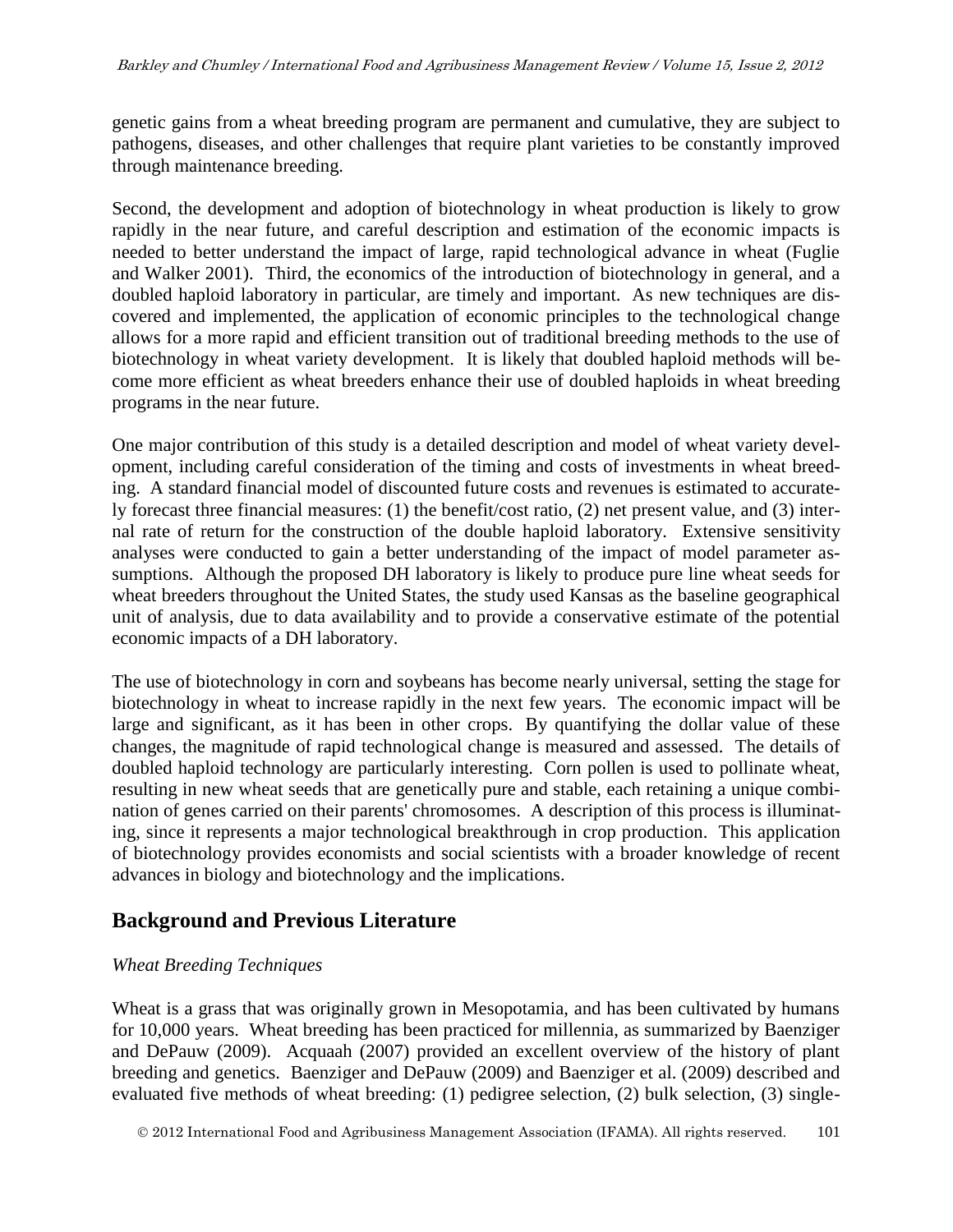seed descent, (4) doubled haploid (DH), and (5) the backcross method. Baenziger and DePauw (2009) concluded, "Each method has its advantages and disadvantages. Wheat breeding is remarkably flexible, and these methods are often combined in practice to take advantage of their strengths and the selection environments that occur during cultivar development" (p. 275). Wheat breeding is both a public and private sector activity, becoming more private over time. It should be emphasized that wheat breeders are best served by using a variety of breeding methods. Forster and Thomas (2005) concluded, "We do not expect DH production to replace traditional breeding methods; rather it will provide greater efficiency and new options" (p. 80). Specifically, several wheat breeders interviewed for this project indicated that DH techniques are particularly useful when used together with molecular markers (Fritz 2011; Haley 2011; Marshall 2011; Pumphrey 2011; Sears 2011; Shapiro 2011).

The Doubled Haploid method generates homozygous lines from haploid tissue (Baenziger and DePauw, 2009, p. 291), by doubling chromosomes, resulting in a plant that is completely homozygous and homogeneous (Guzy-Wrobelska and Szarekjo, 2003). Laurie and Bennett (1988) described the wheat-by-maize system of doubled haploidy. In this procedure, embryo rescue methods are used to propagate haploid tissue through chromosome elimination in wide crosses when the endosperm does not form. Baenziger and DePauw (2009) concluded that, "Doubled haploidy is an expensive method but requires the least amount of time to develop inbred lines, especially when breeding winter wheat, where the vernalization requirement slows single-seed descent breeding" (p. 291). Importantly, the authors go on to state, "If past history repeats itself, the methods to create doubled haploids will become less expensive and will feature fewer culture-induced variants" (p. 292).

Henry and de Buyser (1990), Picard et al. (1990), and more recently Kasha and Maluszynski (2003), provided excellent overviews of doubled haploid production, and Forster et al. (2007) described recent technological innovations that have brought about a resurgence in haploidy in higher plants. Bonjean and Angus (2001) contributed extensive evidence for doubled haploid use in wheat breeding programs throughout the world, including the United Kingdom, Poland, Denmark, Romania, Brazil, Mexico, New Zealand, Japan, Nepal, and Iran. The authors also provided a thorough technical description of DH methods.

Baenziger and DePauw (2009) emphasized the efficiency of DH wheat breeding is recovery of mutants (p. 292). Most importantly, the authors described enhanced efficiency by using DH and molecular markers in conjunction: "…using molecular markers in selection becomes more efficient because the heterozygous lines have been removed" (p. 292). Baenziger and DePauw (2009) provided a list of successful DH wheat cultivars that have been released and grown commercially (p. 292). Lastly, Forster and Thomas (2005) noted that, "Doubled haploidy has great potential in the production of transgenic crops," and "The most important considerations for [DH] breeders are: investment in good plant production facilities, tissue culture facilities and skilled technical support, and the availability of cheap, efficient, genotype independent protocols" (p. 80).

Forster and Thomas (2005) provided an excellent review of doubled haploids in plant breeding. The authors concluded that, "The rapid attainment of homozygosity at any generation is probably the most valuable feature of doubled haploidy for plant breeding" (p. 72). A second benefit is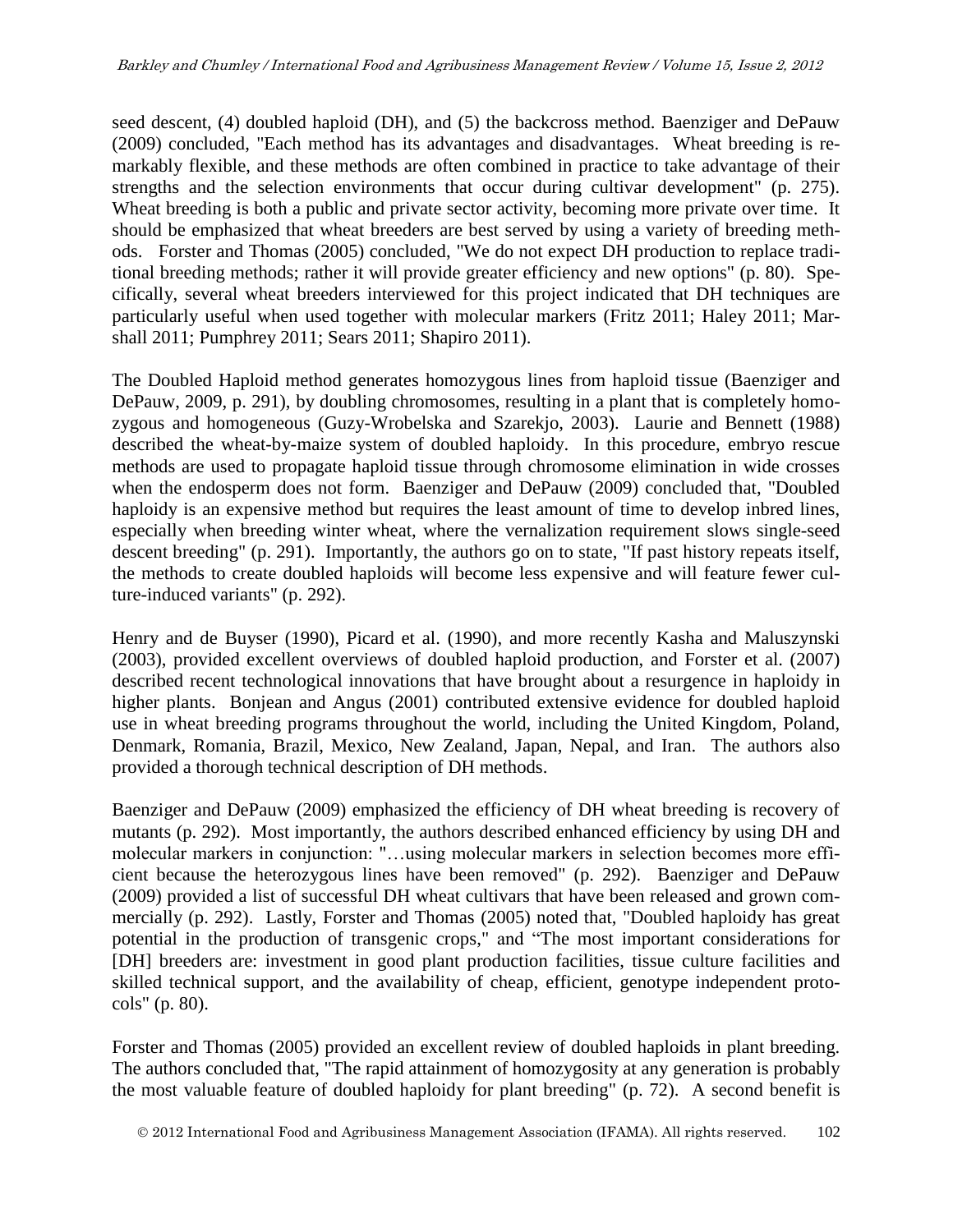the development of large numbers of homozygous lines. Forster and Thomas (2005) summarized the use of doubled haploidy: "Despite proven and theoretical benefits of doubled haploidy, deployment in breeding programs must be practical, cost efficient, satisfy breeding objective, and produce marketable cultivars" (p. 72). Two potential downsides of DH were also mentioned: (1) "Although doubled haploidy is useful in fixing rare alleles, overuse may reduce genetic variation in breeding germplasm in which generic diversity may be better preserved in heterozygous lines" (p. 72), and (2) "The application of doubled haploidy, even in the most responsive species, is restricted by gentotype dependency and there is a challenge to develop more genotype independent methods… care will be needed to prevent erosion of the breeder's gene pool" (Forster and Thomas, 2005, p. 80). The authors concluded that, "Doubled haploidy not only offers an opportunity to speed up traditional breeding methods, but allows greater flexibility in that it can be applied at any generation, allowing rapid response to changing market demands" (p. 74).

Because doubled haploid production methods are labor-intensive, and thus costly, recent research has focused on the attempt to make doubled haploid methods more efficient. Liu et al. (2002) aimed to develop a more efficient and effective isolated microspore culture system for generating double haploid wheat plants, and Ravi and Chan (2010) reported a method of generating double haploid seeds by manipulating a single centromere protein. The efficiency of the doubled haploid methods can overcome the potential negative characteristics of single-seed descent include time delays and competitive interactions between plants (Forster and Thomas, 2005, p. 74).

The use of DH techniques is complementary to traditional, or conventional, wheat breeding programs. The DH production methods could substitute for, or replace, the propagation component of a wheat breeding program, while other major features of a traditional wheat breeding program would remain the same. The economic analysis presented below is for the inclusion of a DH program into the longstanding wheat breeding program; the DH laboratory does not replace the entire program. In particular, a DH program will need to use new germplasm introduced from conventional selection methods to maintain genetic diversity of the wheat industry. The economic benefits of the DH program will remain with the wheat breeders, wheat producers and consumers and the distribution of the benefits between these groups is beyond the scope of the current research.

Over the past 25 years, it has become increasingly common for retail seed prices to include royalties or other license fees payable to the owners of proprietary traits or other genetic technologies that have been incorporated into the seeds' heredity Such payments have become standard for corn and soybeans, although they are just beginning to appear in wheat. Licensed, proprietary traits are just becoming available for wheat. For wheat seeds, royalties are currently being paid in many regions to public sector breeding programs in connection with the use of varieties released from those programs. Generally, these royalties are being charged for use of the base genetics of the variety, not for the proprietary traits. For the program described in this paper, no royalties are due simply for using doubled haploids in breeding a new variety, it is simply a feefor-service technology. However, using DH lines can greatly accelerate the incorporation of proprietary traits in a new variety, which may result in a variety for which royalties are due and payable. Farmer acceptance of such royalty payments will continue to depend on the value proposition linked to the technology in question. Where farmers have seen a net financial bene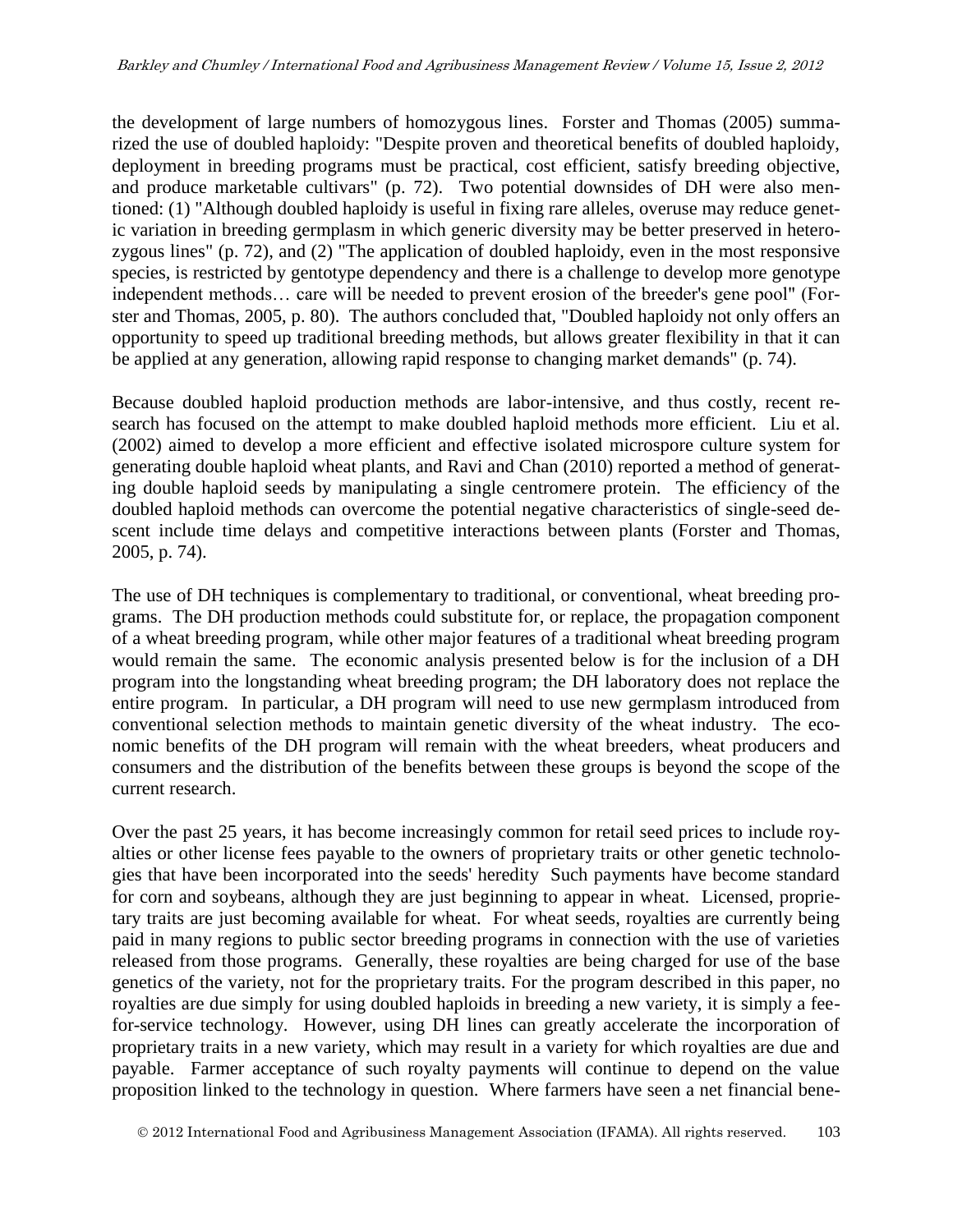fit, royalty payments have gladly been made. It remains to be seen how common royalty-bearing proprietary traits will become in wheat.

#### *An Economic Model of Wheat Breeding*

The measurement of the economic impact of agricultural research has a large literature, as summarized by Huffman and Evenson (1993) and Alston, Norton, and Pardey (1995). Blakeslee and Sargent (1982) and Feyerharm et al. (1984) developed an economic framework for the quantification of the economic impact of public research and extension in wheat production. Brennan (1984, 1989a) summarized and measured the impact of the Australian wheat breeding program, providing the foundation for a large literature that has continued this work, using his original research as a template. Brennan's (1989b) work in developing a schematic approach to wheat breeding is particularly important to the model developed here. Byerlee and Traxler (1995) extended Brennan's work by consideration of international wheat breeding improvements since the Green Revolution.

The Kansas wheat breeding program has been evaluated by Barkley (1997) and Nalley, Barkley, and Chumley (2006, 2008). This previous literature demonstrated a large and statistically significant positive impact of the Kansas Agricultural Experiment Station (KAES) wheat breeding program on wheat yields, and thus producer revenues, for producers who purchase and grow varieties developed by the KAES. This research uses the quantitative estimates from Nalley, Barkley, and Chumley (2008) to derive the economic implications of the proposed DH laboratory on the Kansas wheat industry. "During the 'new age' of wheat breeding (1977-2006), wheat breeding alone is found to have increased yields by 6.182 bushels per acre, or an average increase of 0.206 bushels per year" (Nalley, Barkley, and Chumley, 2008, p. 913).

One of the most important considerations in this analysis is the "time to market," (TTM) of a wheat variety, developed under two possible methods: (1) conventional, and (2) doubled haploid. Interviews with wheat breeders in both private and public programs were conducted to gain a better estimate of the development times for wheat varieties. Wheat breeder interviews (Fritz 2011; Haley 2011; Marshall 2011; Pumphrey 2011; Sears 2011; Shapiro 2011) provided an average number of years for development for both conventional (11 years) and doubled haploid (7 years) wheat breeding programs (Table 1).

The baseline, "Scenario One" is a representative, or "average," length of time for winter wheat variety development, from initial cross of a new variety to public release. To account for variation in wheat breeding programs, we will also consider a "long" wheat varietal development time (Scenario Two, Table 1), and a "short" development time (Scenario Three, Table 1). The development time of a new wheat variety using conventional methods requires 11 years ( $t_{con} = 11$ ). It is assumed that there are costs for 11 years, followed by a stream of revenues earned by wheat producers after the release of the wheat variety in year 11 (Figure 1). The illustration is simplified by assuming constant costs for 11 years, followed by constant revenues for all years after the release of the wheat variety in year 11. This simple schematic diagram captures the main features of the wheat breeding program, although the real world is much more complicated, with several new varieties being developed simultaneously, and fluctuations in cost and revenue streams based on changing economic conditions.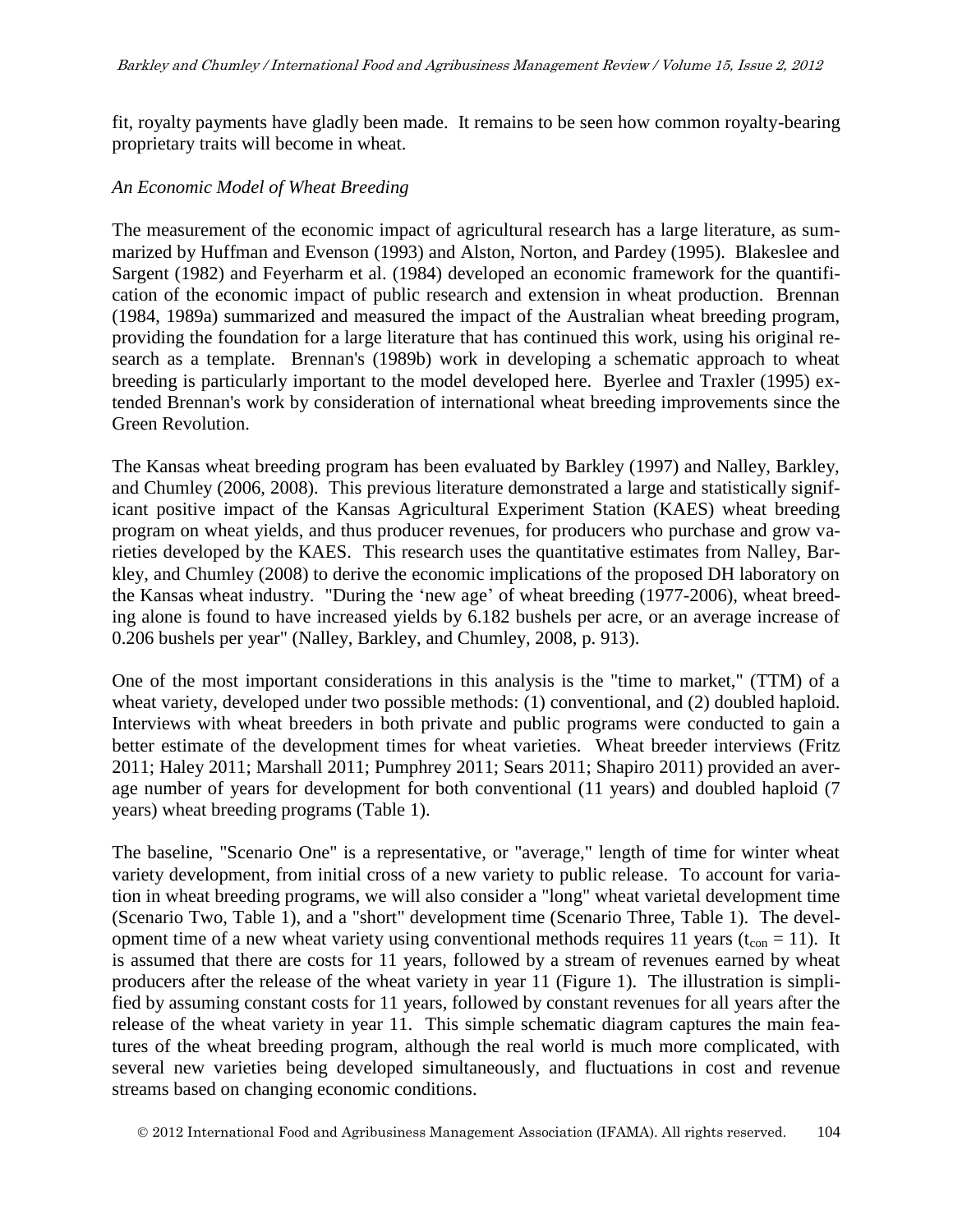

**Figure 1.** Economic Benefits and Costs of Conventional Wheat Breeding One Variety, Eleven Year Development Time  $(t_{\rm con} = 11)$ 

 $t_{\text{con}}$  = development time (time to market, TTM), of new wheat variety using conventional breeding assumed to equal 11 years (Table 1)

Costs include all of the costs of maintaining the wheat breeding program, including labor, buildings, tools, and equipment, as reported for the period 1977-2006 by Nalley, Barkley, and Chumley (2008). These costs averaged approximately 5 million USD, in constant 2006 dollars. The economic gains, or revenues, that are attributable to the wheat breeding program are calculated (equation 1), following Nalley, Barkley, and Chumley (2008).

(1)  $REV_t = A_t * P_t * KAES_t * GEN_t$  (mil USD) = (mil acres)\*(USD/bu)\*(%)\*(bu/acre)

| <b>Organization</b>                | <b>Breeder</b>          | <b>Conventional</b><br>(years) | <b>Doubled</b><br>Haploid<br>(years) |
|------------------------------------|-------------------------|--------------------------------|--------------------------------------|
| Pioneer Hi-Bred                    | <b>Greg Marshall</b>    | 12                             |                                      |
| Westbred/Monsanto                  | Joseph Shapiro          | 12                             | 9                                    |
| Agripro/Syngenta                   | <b>Rollin Sears</b>     | 11                             | 6                                    |
| <b>Kansas State University</b>     | Allan Fritz             | 10.5                           | 6.5                                  |
| Colorado State University          | <b>Scott Haley</b>      | 9.5                            |                                      |
| <b>Washington State University</b> | <b>Michael Pumphrey</b> | 8                              | 6                                    |
| Scenario One: Baseline             |                         |                                |                                      |
| Scenario Two: "Long"               |                         | 12                             | 9                                    |
| Scenario Three: "Short"            |                         |                                | 6                                    |

**Table 1.** Wheat Variety Development Time for Conventional and Doubled Haploid Methods.

**Source.** Telephone interviews and e-mail correspondence with wheat development experts, January 25 through February 7, 2011 (Fritz 2011; Haley 2011; Marshall 2011; Pumphrey 2011; Sears 2011; Shapiro 2011).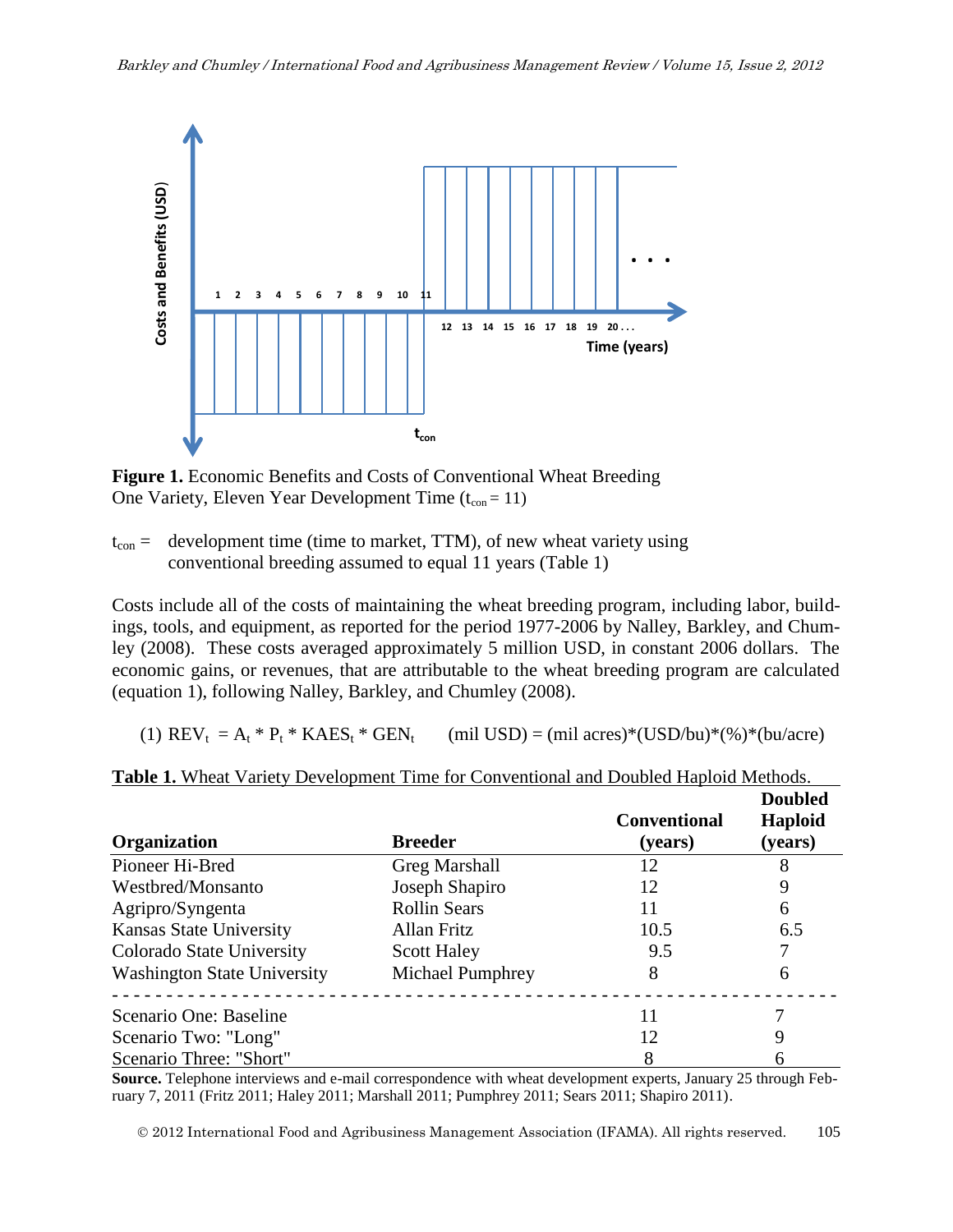Units for each variable in the equation are reported in parentheses following the equation. The variable  $REV_t$  is defined as revenues in year t, and  $A_t$  is acres planted in the geographical area under investigation (Kansas). The variable  $P_t$  is the average market price of wheat in United States Dollars per bushel (USD/bu). The variable  $KAES<sub>t</sub>$  is the percent of Kansas wheat acres planted to varieties produced by the KAES, and  $GEN_t$  is the annual rate of genetic gain due to the wheat breeding program, holding constant all other factors such as weather, input use, soil quality, etc. Several features of the revenue calculations deserve emphasis.

First, implicit in the model are the simplifying assumptions that the rate of genetic gain and the rate of varietal adoption are constant over time. The rate of genetic gain represents a constant average for the period 1977-2005. This rate is likely to change in the future, due to diminishing returns to wheat variety selection, unforeseen developments in wheat breeding, and the variable rate of varietal discovery and release. However, given that the future is uncertain, the approach taken here is to assume that the best forecast of the future rates of genetic gain and varietal adoption are the same as the past, with numerous sensitivity analyses conducted to account for unforeseen changes.

The prices are constant, adjusted for inflation, to eliminate the impact of rising general price levels on the dollar value of the program. All prices in the analysis below are presented in constant 2010 USD. Next, the revenues attributable to the KAES estimated using this equation are a conservative estimate, since KAES varieties are planted outside of the state of Kansas. These acres are ignored, not because they are not important, but because of data availability. Wheat varieties developed by KAES are widely grown throughout the Southern Great Plains region. Thus, the dollar values of revenues reported here are underestimates of the actual value of the KAES program. The measure of genetic gain  $(GEN<sub>t</sub>)$  is taken from Nalley, Barkley, and Chumley (2008), and is equal to 0.206 bu/acre, representing the annual increase in yields due to the KAES wheat breeding program, holding all other wheat yield determinants constant.

Summary statistics were calculated for the economic variables of the Kansas wheat industry (Table 2), reported for three time periods; (1) 1977-2006, (2) 2001-2010, and (3) 2006-2010. This analysis uses the average values for the five-year time period of 2006-2010 to reflect the most current data available. These data also reflect smaller numbers for Kansas harvested acres (column one), percent Kansas acres in KAES varieties (column two), and percent Kansas acres in all public varieties (column three). The price of wheat is higher in the selected period, due to the unprecedented high commodity prices that have occurred since 2008 due to biofuels, income growth in low-income nations such as China and India, and poor weather in agricultural regions.

The wheat breeding program data (Table 2) are used to estimate the value of the KAES wheat breeding program on an annual basis. This research aims to estimate the economic value of the proposed doubled haploid laboratory to be located in Manhattan, Kansas. To do this, we extend the simple model of a wheat breeding program (Figure 1) with a model of the impact to include a DH lab on such a program (Figure 2). There are two impacts of the adoption and use of DH methods on a wheat breeding program. First, the wheat variety development time, or time to market (TTM), can be reduced significantly (Table 1). Second, the annual rate of genetic gain  $(GEN_t)$  can be enhanced due to efficiency gains of the DH method, through molecular markers and other techniques that allow DH to enhance the rate of growth in wheat yields. We will con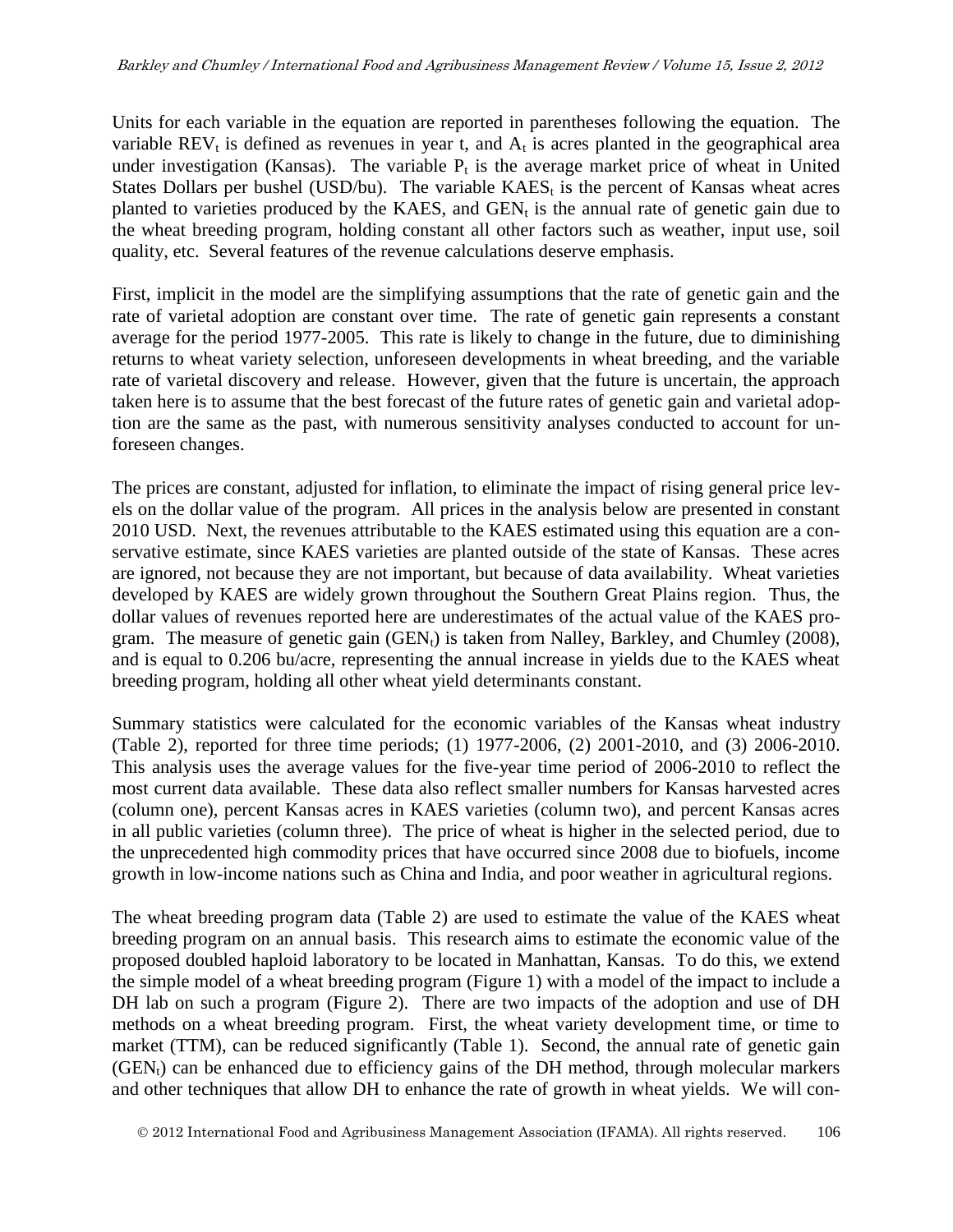sider both potential impacts of DH methods of a wheat breeding program. The first impact is reduced development time (Figure 2). The variable  $t_{con}$  is defined as the development time (time to market, TTM), of new wheat variety using conventional breeding methods, assumed to equal 11 years. The variable  $t_{dh}$  is defined to be the development time (time to market, TTM), of new wheat variety using doubled haploid (DH) breeding methods, assumed to equal 7 years. These two times are the baseline scenario, based on the interviews results (Table 1).

|           |                                      |                        | $D$ and $D$ is a subset of the set of $D$ is coming to set $D$ and $D$ is the set of $D$ is the set of $D$ is the set of $D$ is the set of $D$ is the set of $D$ is the set of $D$ is the set of $D$ is the set of $D$ is the |                       |                   |                     |                        |
|-----------|--------------------------------------|------------------------|-------------------------------------------------------------------------------------------------------------------------------------------------------------------------------------------------------------------------------|-----------------------|-------------------|---------------------|------------------------|
|           |                                      |                        |                                                                                                                                                                                                                               |                       |                   |                     | <b>KAES</b>            |
|           |                                      | % Kansas               | % Kansas                                                                                                                                                                                                                      |                       |                   |                     | Wheat                  |
|           | Kansas                               | acres in               | acres in                                                                                                                                                                                                                      | Kansas                | Annual            | Value of            | Breeding               |
|           | Harvested                            | <b>KAES</b>            | <b>Public</b>                                                                                                                                                                                                                 | Wheat                 |                   | Genetic Kansas      | Annual                 |
|           | A <sup>1</sup>                       | Varieties <sup>2</sup> | Varieties <sup>2</sup>                                                                                                                                                                                                        | Price <sup>1,3</sup>  | Gain <sup>4</sup> | Wheat $1,3$         | $Costs$ <sup>1,3</sup> |
| Period    | (acres)                              | (% )                   | $(\%)$                                                                                                                                                                                                                        | $(\frac{\sqrt{}}{2})$ |                   | (bu/acre) (mil USD) | (mil USD)              |
| 1977-2006 | 10,373,333                           | 53.1                   | 69.9                                                                                                                                                                                                                          | 5.93                  | 0.206             | 2,029               | 5.41                   |
| 2001-2010 | 8,780,000                            | 50.3                   | 61.4                                                                                                                                                                                                                          | 4.73                  | 0.206             | 1,610               | 8.34                   |
| 2006-2010 | 8,680,000                            | 38.4                   | 50.0                                                                                                                                                                                                                          | 5.77                  | 0.206             | 1,916               | 8.34                   |
|           | ITICDA ALACC $V$ we have $E$ and $E$ |                        |                                                                                                                                                                                                                               |                       |                   |                     |                        |

#### **Table 2.** Summary Statistics of Kansas Wheat Breeding Program Variables, 1977–2010.

<sup>1</sup>USDA/NASS, *Kansas Farm Facts*.

<sup>2</sup> Author calculation, based on USDA/NASS, *Wheat Varieties*.

<sup>3</sup> Dollar values are in real 2010 USD, deflated by the Personal Consumption Expenditure (PCE) of Department of Commerce, Bureau of Economic Analysis (USDC/BEA).

<sup>4</sup> Nalley, Barkley, and Chumley (2008).



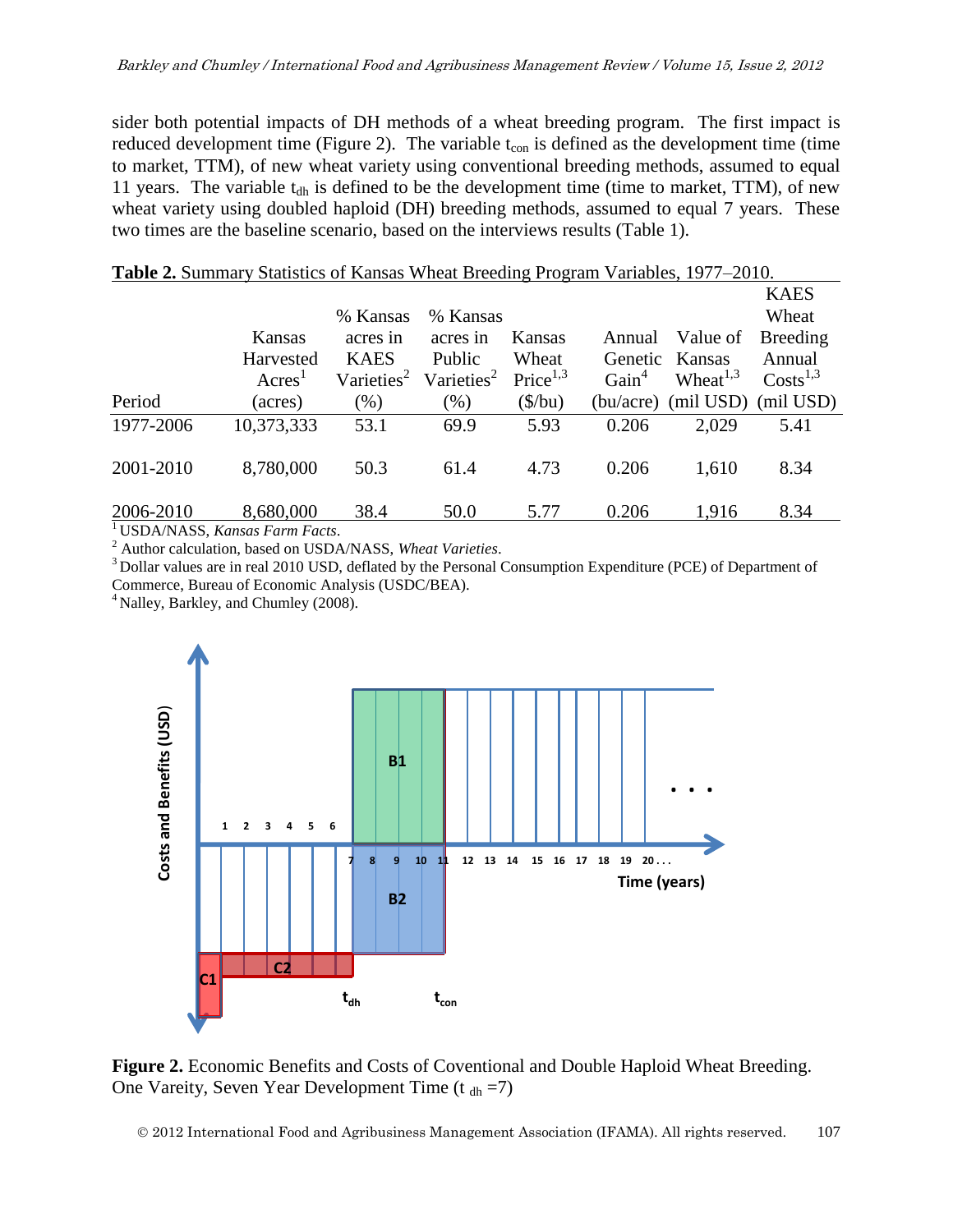- $B1 =$  Increased revenues from sale of wheat variety four years sooner than conventional  $(t_{\rm con} - t_{\rm dh} = 4)$
- $B2 =$  Decreased wheat variety development costs from earlier release date ( $t_{\rm con}$ - $t_{\rm dh} = 4$ )
- $C1 =$  Initial costs of building doubled haploid laboratory, estimated to be equal to 6 m USD
- $C2 =$  Annual operating costs of doubled haploid laboratory, estimated to be equal to 1 m USD
- $t_{\text{con}}$  = development time (time to market, TTM), of new wheat variety using conventional breeding assumed to equal 11 years (Table 1)
- $t_{dh}$  = development time (time to market, TTM), of new wheat variety using doubled haploid breeding assumed to equal 7 years (Table 1)

The reduction in varietal development time  $(t_{con}-t_{dh} = 4)$  has significant economic impacts on the wheat breeding program, by reducing costs and increasing revenues. Area B1 (Figure 2) represents increased revenues from the sale of a new wheat variety four years sooner than conventional methods would allow, and area B2 represents decreased costs of wheat variety development resulting from an earlier release date. Much of the analysis reported here is the measurement and evaluation of areas B1 and B2 using the best estimates available. The costs of the DH laboratory are disaggregated into two types: (1) building costs (BUILDC<sub>t</sub>, C1), and (2) annual operating  $costs$  (ANNUALC<sub>t</sub>, C2, equation 2).

(2) 
$$
C_t = BULDC_t + ANNUALC_t
$$
 (mil USD) = (mil USD) + (mil USD)

Area C1 (Figure 2) represents the initial, one-time, costs of building a doubled haploid laboratory. These costs are estimated to be equal to 6 million USD. The area C2 represents the recurring annual operating costs of the proposed doubled haploid laboratory, estimated to be equal to one million USD per year. Recall that the DH laboratory does not replace the traditional wheat breeding program, but enhances the variety propagation component of the program. The economic model of the adoption and use of a DH laboratory (Figure 2) emphasizes the large gains in both (1) cost savings in reduced development time, and (2) increased revenues resulting from the earlier release of a new, higher-yielding, wheat variety. The models developed above are for a single variety. In a real-world wheat breeding program, these models must be expanded to accommodate continuous advances in wheat varieties, resulting in cumulative gains over time. This more realistic scenario is incorporated into the model (Figure 3).

This more realistic model (Figure 3) demonstrates the forecasted future agronomic impact of the KAES wheat breeding program, for both the conventional breeding program and the possibility of the program with a DH laboratory, for the next 15 years. The current conventional breeding program provides genetic gains equal to 0.206 bu/year (Nalley, Barkley, and Chumley 2008). This rate isolates the impact of genetic advances on yield, holding all other factors constant in a multiple regression framework. If the DH laboratory were to be built in 2011, a new variety could be released seven years later (in 2018), with increased yield potential. One way to think of this discrete jump in future yields is that the new DH variety released in 2018 would have the same genetic potential as varieties released by the conventional wheat breeding program four years later, in 2022, assuming no increase in genetic gain efficiency. However, the illustrated gain is likely to be larger, since it includes the possibility of enhanced efficiency of wheat variety development.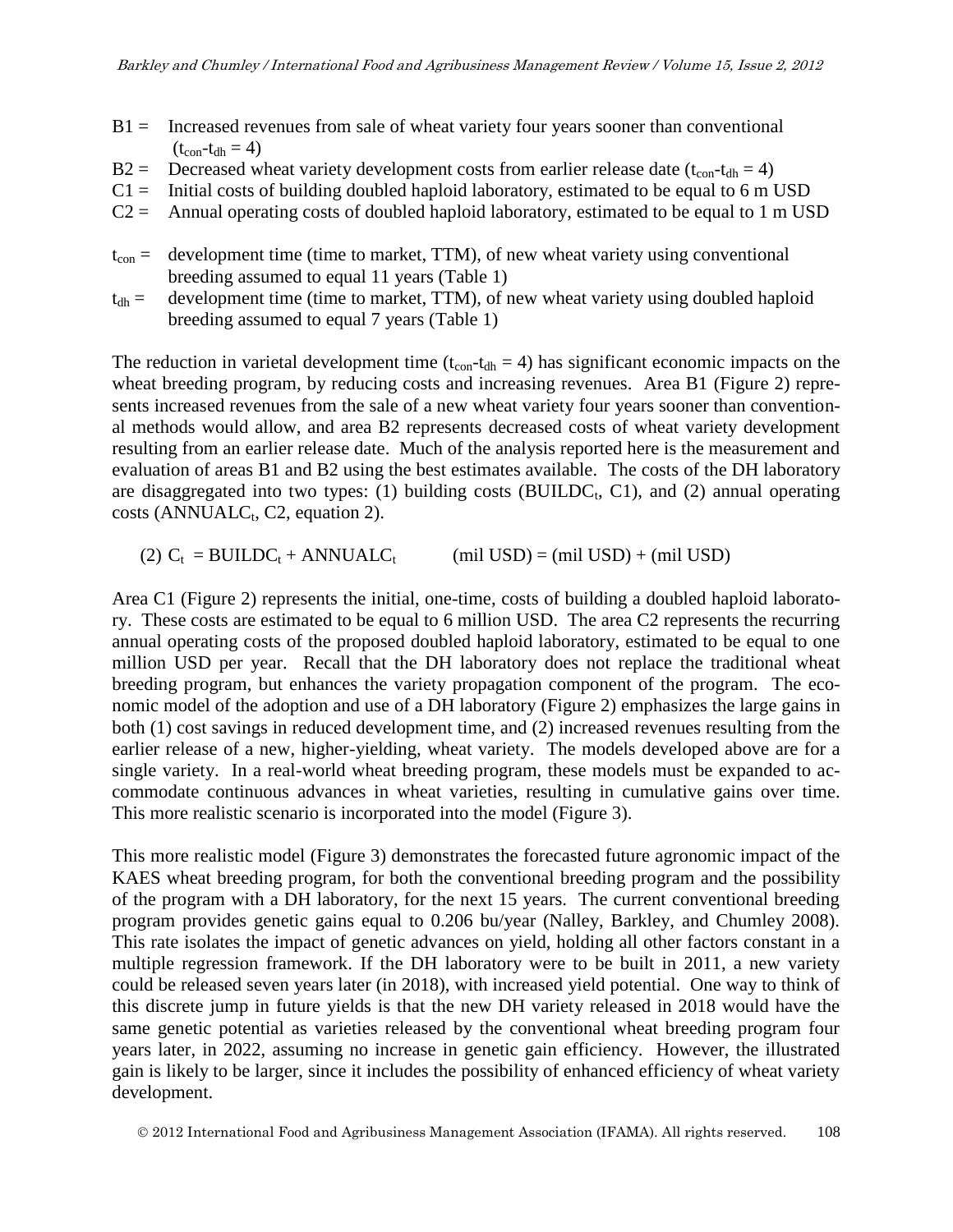The large discrete change in 2017 reflects the first benefit of the use of Doubled Haploids in wheat breeding. The second benefit is enhanced rate of genetic gain, which is captured by the steeper slope of the yield trend for the DH laboratory case. The graph is drawn assuming that the rate of change in yield potential is 150 percent greater with the use of Doubled Haploids, relative to the baseline scenario of the conventional breeding program. This rate of change is based on wheat breeder interviews (Fritz 2011; Haley 2011; Marshall 2011; Pumphrey 2011; Sears 2011; Sears 2011; Shapiro 2011), further discussed below. The analysis proceeds in the next section with the careshapho 2011), future diseassed below. The analysis proceeds in the heat section with the earc-<br>ful measurement of costs and benefits, and quantification of several summary financial measures. **Seven Year Development Time, Increase in Genetic Gain**



**Figure 3.** Comparison of Conventional and Double Haploid Wheat Variety Development: Agronomic Benefits. Seven Year Development Time, Increase in Genetic Gain

### **Research Methodology: Cost-Benefit Analysis**

The purpose of this analysis is to estimate the economic impact of the proposed doubled haploid laboratory in monetary terms. The major financial performance indicators that are estimated below include: (1) Net Present Value (NPV), (2) Benefit-Cost Ratio (BCR), and (3) Internal Rate of Return (IRR). The Net Present Value (NPV) is defined as the sum of the present values (PVs) of individual cash flows from a project or business. The NPV summarizes the total discounted economic value of a project (equation 3). Net Present Value is a preferred method of evaluation because it considers the time value of money (Kay et al. 2012), where B represents dollar benefits, C represents costs, i is the "discount rate," assumed to equal ten percent, t is the time period (year), and T is the ending year of the analysis.

(3) 
$$
NPV = \Sigma B/(1+i)^t - \Sigma C/(1+i)^t
$$
,  $t = 0, ..., T$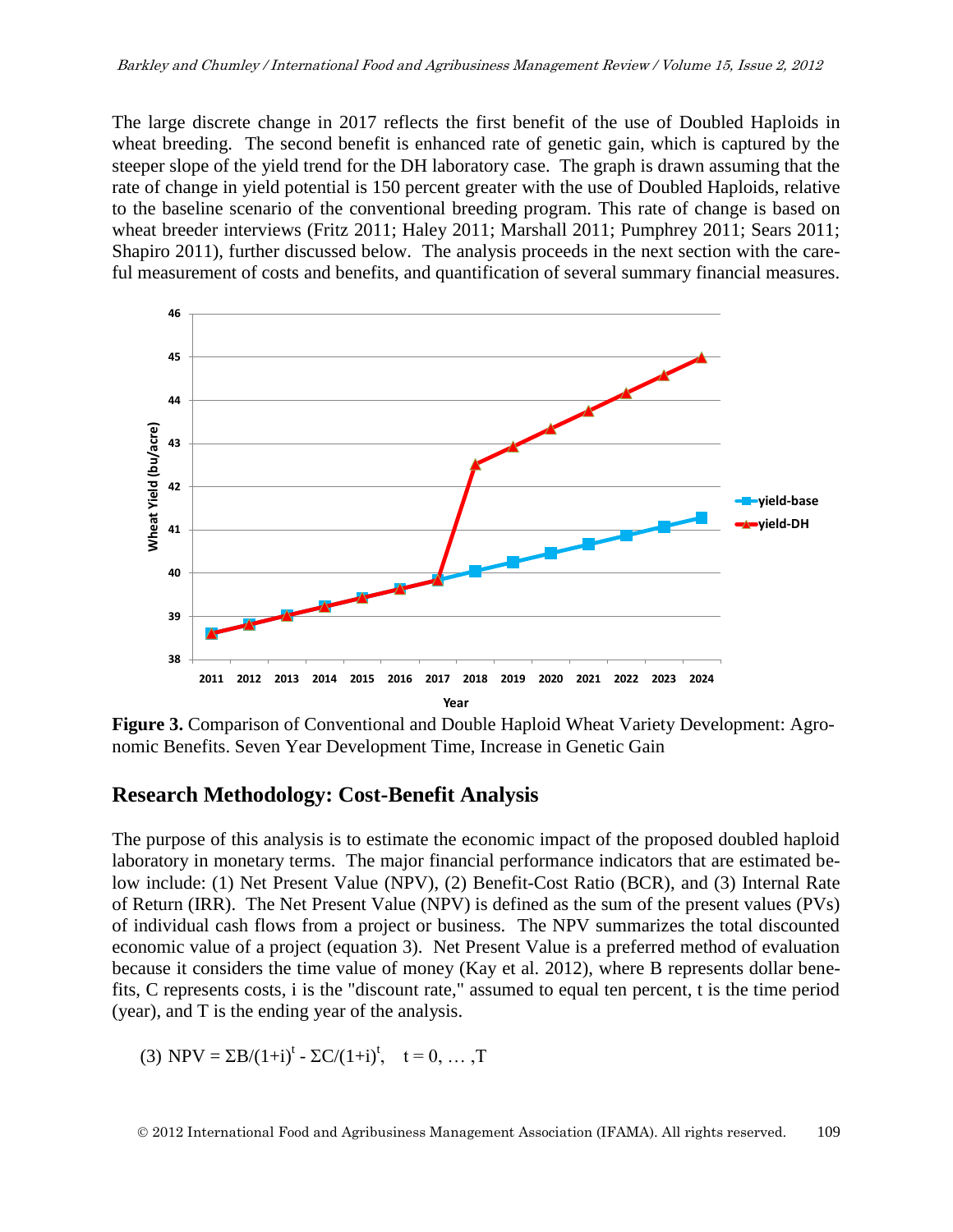The Benefit-Cost Ratio (BCR) is a financial indicator that attempts to summarize the overall monetary value of a project or proposal (Kay et al. 2012). A BCR is the ratio of the benefits of a project or proposal, expressed in monetary terms, relative to its costs, also expressed in monetary terms. All benefits and costs are expressed in discounted present values (equation 4). The variables are as defined above for NPV.

(4) 
$$
BCR = [\Sigma B/(1+i)^t] / [\Sigma C/(1+i)^t], \quad t = 0, \dots, T
$$

The Internal Rate of Return (IRR) is a measure of the financial rate of return of a project or proposal, where given the (period, cash flow) pairs (n, Cn) where n is a positive integer, the total number of periods N, and the net present value NPV, the internal rate of return (IRR) is given by r in:

(5) IRR: NPV =  $\Sigma B/(1+r)^t - \Sigma C/(1+r)^t = 0$ ,  $t = 0, ..., T$ 

The IRR provides information that is not available from either BCR or NPV, since it estimates an actual rate of return comparable to other financial investments (Kay et al. 2012, p. 319).

The financial performance measures described above are used together with the economic model of a proposed doubled haploid laboratory (Figure 2) to estimate the economic impacts of the proposed laboratory. The overall benefits and costs of the proposed doubled haploid laboratory are captured in the areas C1, C2, B1, and B2 (Figure 2), and are estimated using the formulae for benefits (equation 1) and costs (equation 2).

# **Variables Used in the Cost-Benefit Analysis**

Building costs (BUILDC<sub>t</sub>) are assumed to be six million constant 2010 US dollars, an upper estimate of costs at the time of this study (Table 3). Annual costs of operating the laboratory  $(ANNUALC<sub>t</sub>)$  are assumed to be one million constant 2010 US dollars, also considered to be an upper estimate (Table 3). Since the cost estimates are likely to be higher than actual costs, the resulting financial measures are conservative estimates, erring on the side of higher costs and lower revenues, to provide conservative estimates of the financial performance measures.

Following Barkley (1997) and Nalley, Barkley and Chumley (2006, 2008), revenue estimates were made for Kansas only, due to data availability, and to provide a conservative estimate of the economic gains resulting from the proposed doubled haploid laboratory. The revenue estimates were calculated (equation 1), with assumed parameter values (Table 3). The data for harvested wheat acres in Kansas, percent acres planted with KAES varieties, and wheat prices are for the 2006-2010 period. The trend is toward lower use of public wheat varieties, including KAES varieties (Table 2). Therefore, the "baseline" and "low" scenarios for percent Kansas acres in KAES varieties is likely to be appropriate in the future. The values used in the analysis are mean (average) values for this most recent five-year period. This method incorporates the most up-todate data, but eliminates extreme values by averaging, or "data smoothing."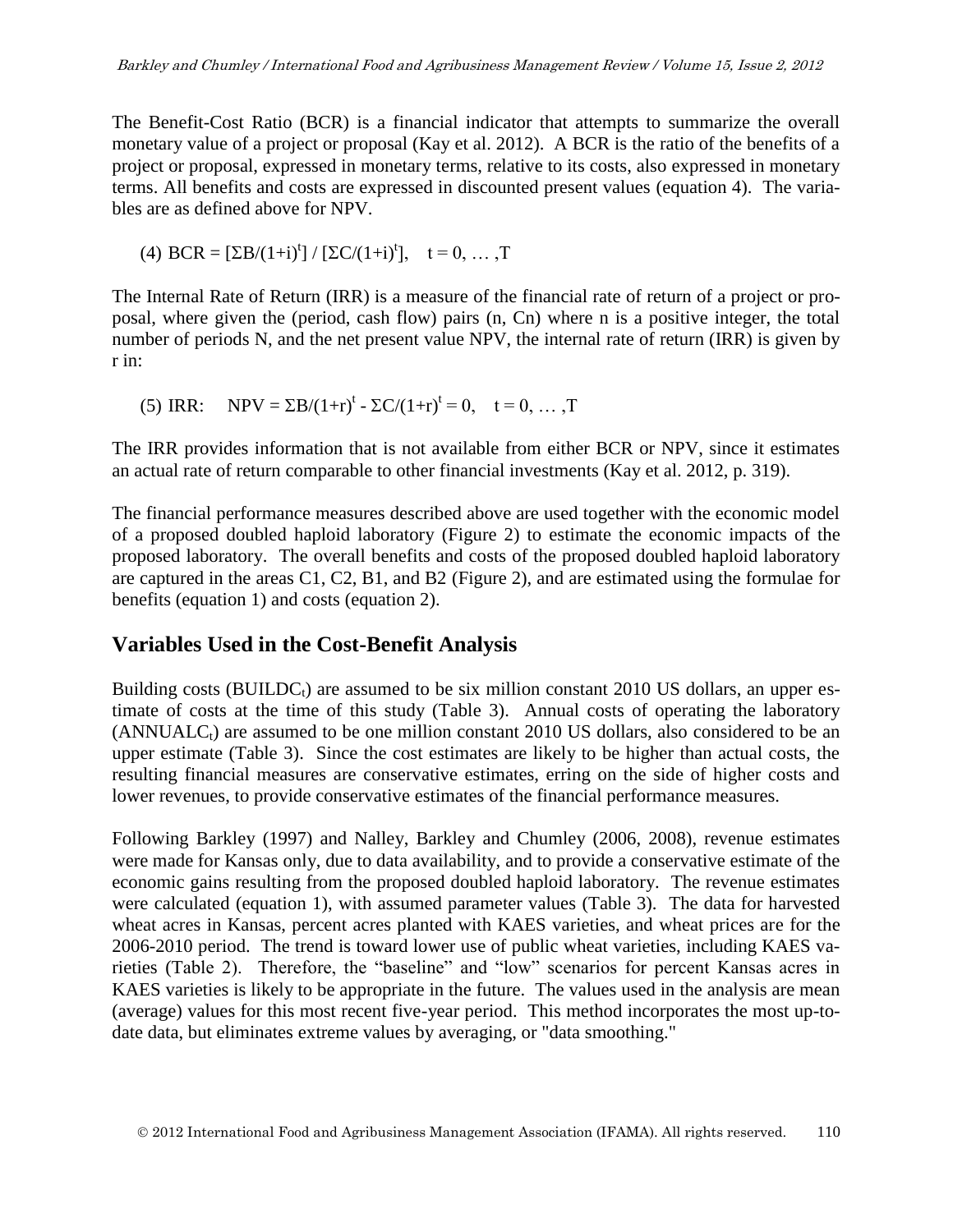|                                               |       | <b>Assumed Parameter Values-</b> |             |
|-----------------------------------------------|-------|----------------------------------|-------------|
|                                               | Low   | <b>Baseline</b>                  | <b>High</b> |
| 2006-2010 Kansas Wheat Averages               |       |                                  |             |
| Kansas Harvested Acres (million) <sup>1</sup> | 8.00  | 8.68                             | 10.00       |
| % Kansas acres in KAES varieties <sup>2</sup> | 25.00 | 38.40                            | 50.00       |
| Wheat Price $(2010 \text{ USD})^3$            | 3.27  | 5.77                             | 7.07        |
| Annual Genetic Gain <sup>4</sup>              |       |                                  |             |
| Conventional                                  | 0.206 | 0.206                            | 0.206       |
| Doubled Haploid                               | 0.206 | 0.309                            | 0.412       |
| Time and Discount Parameters                  |       |                                  |             |
| Discount rate                                 | 0.075 | 0.100                            | 0.125       |
| Time Horizon (years)                          | 25    | 50                               | 100         |
| Doubled Haploid Laboratory Expenditures       |       |                                  |             |
| Building costs, one year (m 2010 USD)         | 5     | 6                                | 10          |
| Annual Operating Costs (m 2010 USD)           | 0.5   | 1.0                              | 2.0         |
| Variety Development Time                      |       |                                  |             |
| Conventional                                  | 8     | 11                               | 12          |
| Doubled Haploid                               | 6     |                                  | 9           |

**Table 3.** Assumed Parameter Values of Model Variables.

<sup>1</sup> The high value occurred in 2003, the lowest recent value was 8.4 million acres in 2010.

 $2$  The high value is the percentage of Kansas acres in all public varieties (Kansas, Oklahoma, Texas, Nebraska, and Colorado) over the five-year period 2006-2010, the low value is one-half of the high value.

<sup>3</sup> Marketing year average price; low value from 2001, high value from 2008.

<sup>4</sup> The low value represents a constant rate of annual genetic gain for both conventional wheat breeding and doubled haploid (DH) wheat breeding, taken from Nalley, Barkley, and Chumley (2008). The baseline value represents 150% faster annual genetic gain for DH methods, and the high value represents 200% faster annual genetic gain for DH methods.

The baseline scenario represents the most accurate estimate of each of the parameters used in the analysis. To gain a deeper understanding of how financial measures change when agronomic and economic conditions change, two additional scenarios were estimated, in which all model parameters are assumed to take on "low" and "high" values, allowing for analysis of how robust our financial estimates are to unexpected changes in parameter values. The values of each of the three scenarios were calculated (Table 3), given the selected "high" and "low" scenario values (Table 3).

The assumed value for annual genetic gain is taken from Nalley, Barkley, and Chumley (2008). For conventional wheat breeding methods, the value is assumed to remain the same as was estimated for the period 1977-2006 (0.206 bushel per acre per year). As described in the description of the doubled haploid method of wheat breeding above, wheat breeders believe that the annual rate of genetic gain will increase when doubled haploid methods are available and adopted, particularly when used with molecular markers. This enhanced rate of gain in Kansas wheat yields is assumed to be equal to 150 percent in the baseline rate, and 200 percent in the "high"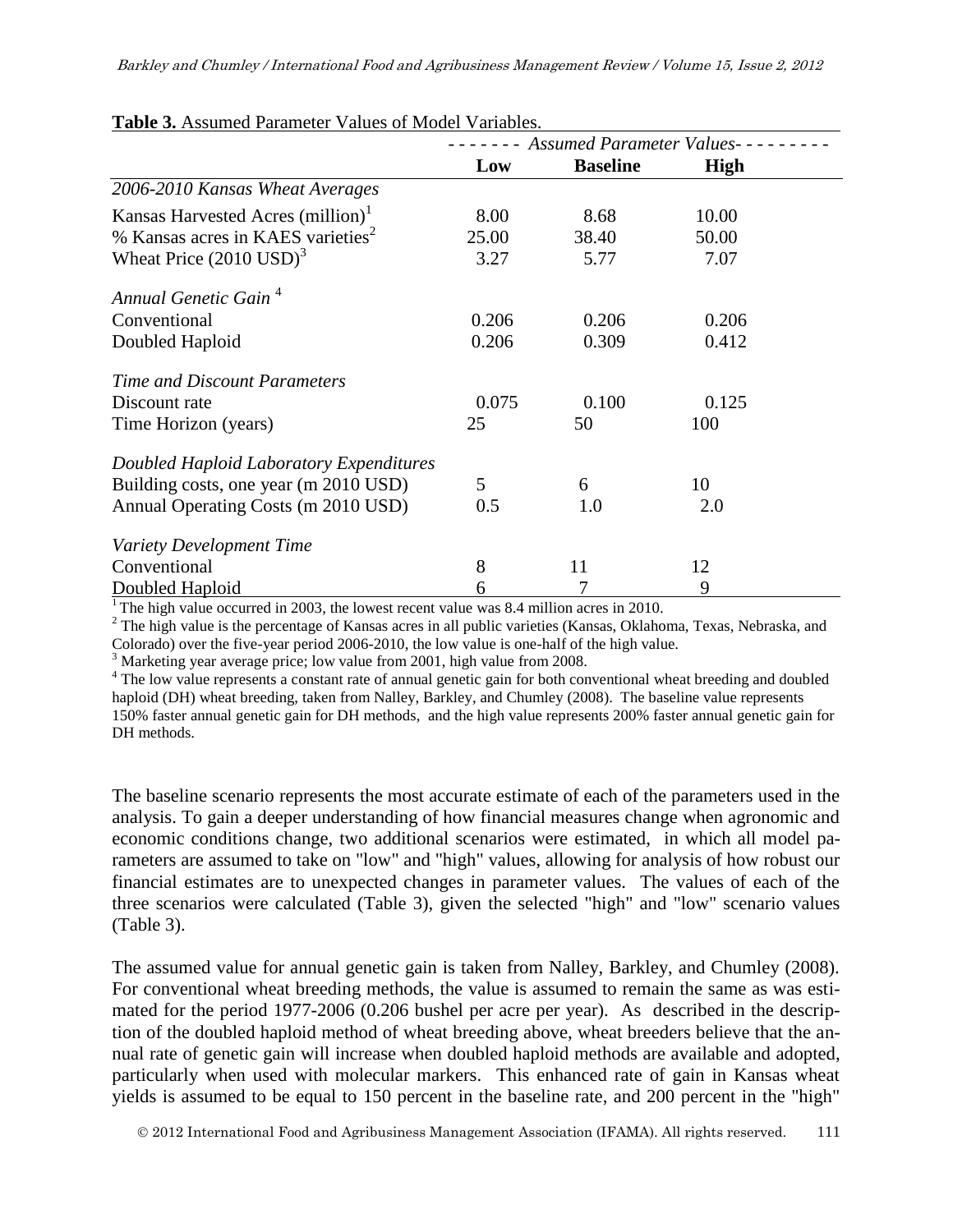scenario. The "low" scenario uses the conventional wheat breeding rate of genetic gain (0.206 bushels per acre per year, Table 3). This represents the case where there are no changes in the rate of genetic gain between conventional and doubled haploid wheat breeding methods, an extreme and unlikely case. However, if the rate of genetic advance slows due to diminishing returns in wheat variety selection, the "low" scenario could reflect that possibility. These rates of change are based on correspondence with wheat breeders (Fritz 2011; Haley 2011; Marshall 2011; Pumphrey 2011; Sears 2011; Shapiro 2011), and do not reflect any actual measurement. However, the range between zero and 200 percent increase in the rate of annual genetic gain certainly captures the true range that will occur when the doubled laboratory becomes operational.

The financial analysis assumes values of a 50-year time horizon and a discount rate of ten percent. Both parameters are altered in the "high" and "low" scenarios to provide a range of possible financial performance measures, representing the likely economic impact of a doubled haploid laboratory under a wide variety of economic conditions. Note that all genetic contributions in wheat breeding are permanent and cumulative. Thus, even if the DH technology is replaced or becomes obsolete in the future time period under considerations, the benefits will continue to accumulate. The varietal development times (Table 3) were provided by the interviewed wheat breeders (Fritz 2011; Haley 2011; Marshall 2011; Pumphrey 2011; Sears 2011; Shapiro 2011).

### **Baseline Results**

The baseline results represent the most likely outcome of the proposed doubled haploid laboratory. The financial results are strong: the Net Present Value (NPV) equals 173 million 2010 USD, and the benefit-cost ratio (BCR) is over 11 (Table 4). Restated, the overall financial value of the proposed double haploid laboratory is approximately 173 million constant 2010 US dollars, and for every dollar invested in the laboratory, over 11 dollars are returned to the Kansas wheat economy.

|                             |              | - Scenario -------------- |         |  |
|-----------------------------|--------------|---------------------------|---------|--|
|                             | <b>Short</b> | <b>Baseline</b>           | Long    |  |
| Conventional                |              |                           | 12      |  |
| Doubled Haploid             | h            |                           |         |  |
| Net Present Value $(NPV)^1$ | 155.091      | 173.286                   | 125.234 |  |
| <b>Benefit Cost Ratio</b>   | 10.169       | 11.245                    | 8.404   |  |
| Internal Rate of Return     | 0.341        | 0.334                     | 0.267   |  |

| Table 4. Model Results: Variety Development Time. |  |  |
|---------------------------------------------------|--|--|
|---------------------------------------------------|--|--|

<sup>1</sup> Values are in million 2010 USD, and the assumed discount rate is ten percent.

The baseline internal rate of return (IRR) equals 0.334, indicating a high return on the doubled haploid laboratory investment. The wheat breeding industry is highly competitive, with both public and private breeders using similar techniques, methods, and genetic stock. Therefore, these high returns are unlikely to result in large financial gain to wheat breeding programs. Rather, the wheat seed industry and wheat producers are likely to gain from wheat varieties with higher yields. Wheat consumers are also likely to gain from reduced costs of wheat products. One major result of applying economic analysis to technological change is that the public wheat seed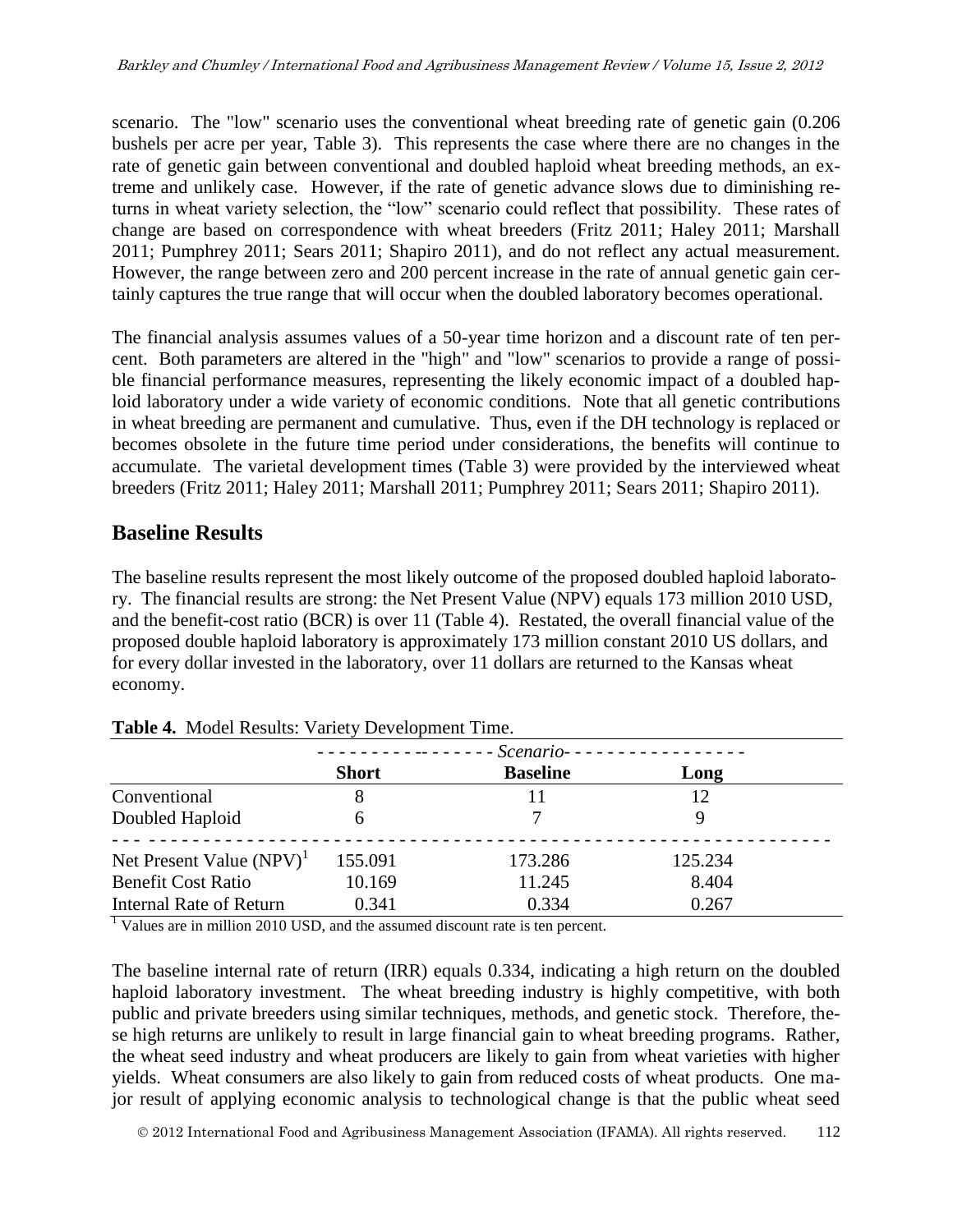industry will be able to remain viable and compete with private wheat breeders if they build and adopt the doubled haploid laboratory. In contrast, the public wheat breeding industry is likely to be at a major disadvantage if it does not build and use a DH laboratory (Figure 3). Since the perunit costs of using the DH lab are not significant, the use of DH will allow public and private wheat breeders to use the technology equally.

One interviewed private wheat breeder said, "We will get further, faster using DH in wheat variety development" (Shapiro). Given the significant decrease in wheat variety development times associated with DH methods, any wheat breeding program that does not use DH techniques is likely to be unable to compete with programs that use the new technology.

Financial performance measures were also estimated for "short" and "long" scenarios (Table 4). These results indicate that the overall economic gains of the doubled haploid laboratory are robust to differences in projected wheat development times. Therefore, under the most likely laboratory conditions, the internal rate of return (IRR) varies between 26 and 34 percent, and the benefit-cost ratio (BCR) varies between 8.4 and 11.2. The proposed doubled haploid laboratory would provide significant economic benefits for all of the wheat breeding programs that use it, even if their specific use, breeding methods, and variety development times vary (Table 4).

# **Sensitivity Analysis**

The results demonstrate that the proposed laboratory is likely to be a financial success under a very wide range of possible situations and events.

### *Kansas Wheat Acres and Price*

Sensitivity analyses were conducted for possible fluctuations in economic variables. Results indicate that the financial performance indicators remain positive under a wide range of three variables: (1) Kansas wheat acres planted, (2) percentage of Kansas wheat acres planted to KAES varieties, and (3) wheat prices (Table 5). The internal rate of return varies between 0.266 and 0.367 under a wide variety of assumed parameter values. Under virtually any foreseeable circumstances, the doubled haploid laboratory is highly likely to provide economic rates of return much higher than could be obtained in alternative investments.

### *Annual Genetic Gain*

One of the important assumptions of the model developed and estimated here is the potential rate of increase of the rate of genetic gain in wheat varieties due to the discovery, introduction, and adoption of doubled haploid methods for the wheat seed industry. Wheat breeders indicated in interviews that the use of double haploid techniques is highly likely to increase the upward trend in yields of newly released wheat varieties. To capture a wide range of possible rate increases in wheat yields, three scenarios were considered: (1) a "low" scenario, where the rate of change in genetic gain remains constant when doubled haploid methods are used, (2) a "baseline" scenario, where the rate change increases by 50 percent, from 0.206 bushels per acre per year to 0.309 bushels per acre per year, and (3) a "high" rate of genetic gain, assumed to be equal to 200 percent, increasing the rate of genetic gain from 0.206 to 0.412 bushels per acre per year (Table 6).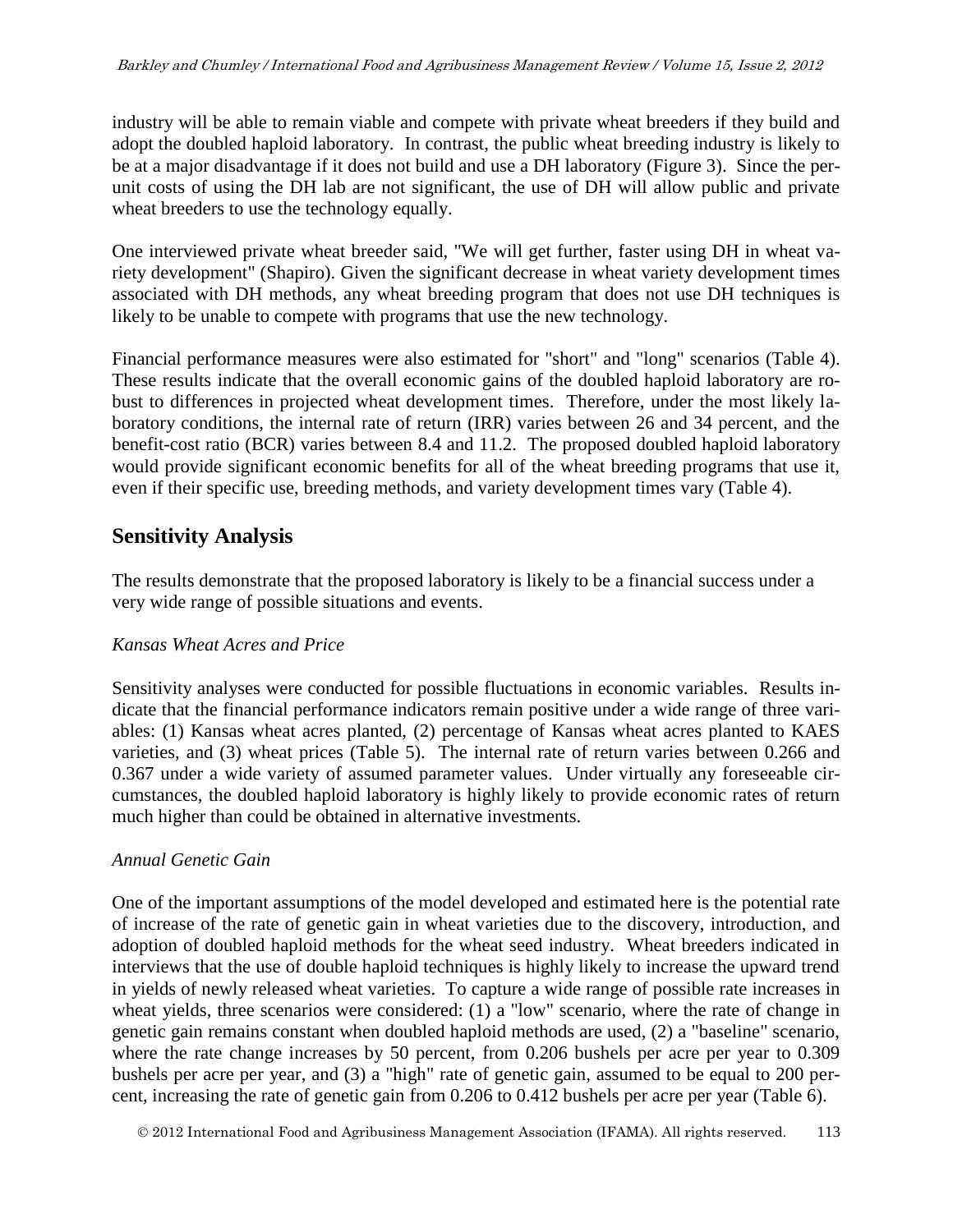| <b>Table St.</b> MOUCH DOIBILITITY INCREAS. INAHBAB TEHORI TICHS AND I THOS. |         | Scenario-       |             |
|------------------------------------------------------------------------------|---------|-----------------|-------------|
|                                                                              | Low     | <b>Baseline</b> | <b>High</b> |
| Kansas Harvested Acres (mil)                                                 | 8.000   | 8.680           | 10.000      |
| Net Present Value (NPV) <sup>1</sup>                                         | 158.386 | 173.286         | 202.211     |
| <b>Benefit Cost Ratio</b>                                                    | 10.364  | 11.245          | 12.955      |
| Internal Rate of Return                                                      | 0.323   | 0.334           | 0.351       |
| % Kansas acres in KAES varieties                                             | 25.00   | 38.40           | 50.00       |
| Net Present Value (NPV) <sup>1</sup>                                         | 106.914 | 173.286         | 230.743     |
| <b>Benefit Cost Ratio</b>                                                    | 7.321   | 11.245          | 14.641      |
| Internal Rate of Return                                                      | 0.282   | 0.334           | 0.367       |
| Wheat Price (2010 USD)                                                       | 3.27    | 5.77            | 7.07        |
| Net Present Value $(NPV)^{1}$                                                | 90.959  | 173.286         | 216.316     |
| <b>Benefit Cost Ratio</b>                                                    | 6.377   | 11.245          | 13.789      |
| <b>Internal Rate of Return</b>                                               | 0.266   | 0.344           | 0.360       |

### **Table 5.** Model Sensitivity Results: Kansas Wheat Acres and Price.

 $\frac{1}{1}$  Values are in million 2010 USD, and the assumed discount rate is ten percent.

#### **Table 6.** Model Sensitivity Results: Annual Genetic Gain.

|                                |        | $------ 5cenarios---$ |         |
|--------------------------------|--------|-----------------------|---------|
|                                | Low    | <b>Baseline</b>       | High    |
| Annual Genetic Gain            |        |                       |         |
| Conventional                   | 0.206  | 0.206                 | 0.206   |
| Doubled Haploid                | 0.206  | 0.309                 | 0.412   |
|                                |        |                       |         |
| Net Present Value $(NPV)^1$    | 59.655 | 173.286               | 286.917 |
| <b>Benefit Cost Ratio</b>      | 4.527  | 11.245                | 17.962  |
| <b>Internal Rate of Return</b> | 0.263  | 0.334                 | 0.378   |

<sup>1</sup> Values are in million 2010 USD, and the assumed discount rate is ten percent.

The results for the "low" scenario (Table 6) are important to consider. Even if the rate of genetic gain were to remain unchanged, the economic impact of the proposed doubled haploid (DH) laboratory remains positive and large. In this case, the use of DH methods provides large, positive economic returns, including a new present value (NPV) equal to nearly 60 million constant 2010 US dollars, a benefit-cost ratio (BCR) of 4.5, and an internal rate of return (IRR) equal to over 26 percent. We can conclude that any positive increase in the value of genetic gain forthcoming from the adoption of doubled haploid methods will contribute large economic gains to the Kansas wheat industry. If the rate of genetic gain were to double ("high" scenario, Table 6), then the financial indicators are truly impressive, reflecting a large technological shift in the ability of land, labor, and other inputs to produce grain.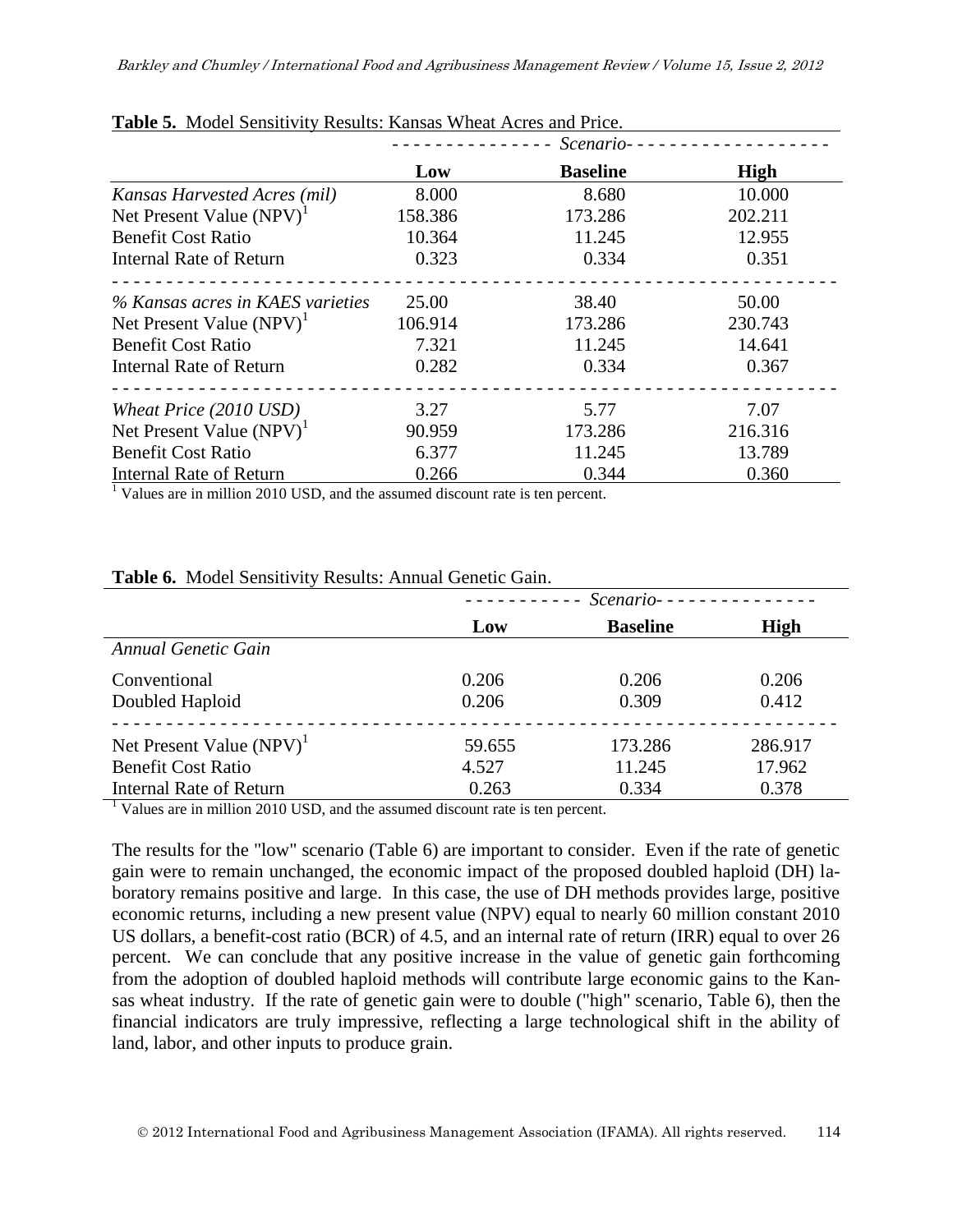### *Time and Discount Parameters*

Cost-benefit analysis requires that future dollars be appropriately discounted to account for the "time value of money." Two assumptions that need to be made are: (1) the appropriate "discount rate," or rate that future dollars are valued relative to current dollars, and (2) the length of the "time horizon," or how many future years are to be incorporated into the project. The results demonstrate that the financial outcomes of the estimated model are robust to a wide range of assumed parameter values of the discount rate and the time horizon (Table 7). The net present value (NPV) varies from a low of 105 million constant US dollars (high scenario) to a high of over 300 million constant 2010 USD (low scenario, Table 7) under changes in the discount rate, and the benefit-cost ratio varies between 8 (baseline scenario) to 16 (low scenario). However, the large, positive levels of each of the three financial indicators under the range of assumed values provides some evidence that the proposed doubled haploid laboratory is a solid investment opportunity.

|                                |         | $Scenario-----$ |             |
|--------------------------------|---------|-----------------|-------------|
|                                | Low     | <b>Baseline</b> | <b>High</b> |
| Discount rate                  | 0.075   | 0.100           | 0.125       |
| Net Present Value $(NPV)^1$    | 301.211 | 173.286         | 105.470     |
| <b>Benefit Cost Ratio</b>      | 16.080  | 11.245          | 8.042       |
| <b>Internal Rate of Return</b> | 0.334   | 0.334           | 0.334       |
| Time Horizon (years)           | 25      | 50              | 100         |
| Net Present Value $(NPV)^1$    | 115.324 | 173.286         | 183.662     |
| <b>Benefit Cost Ratio</b>      | 8.173   | 11.245          | 11.804      |
| Internal Rate of Return        | 0.332   | 0.334           | 0.334       |

#### **Table 7.** Model Sensitivity Results: Time and Discount Parameters.

 $\frac{1}{1}$  Values are in million 2010 USD, and the assumed discount rate is ten percent

### *Doubled Haploid Laboratory Expenditure*

Additional important and interesting results of the sensitivity analysis include how the costs of the doubled haploid laboratory affect the financial outcomes of the Kansas wheat breeding industry (Table 8). The simple economic model presented above disaggregated total costs facing the doubled haploid laboratory into two cost categories: (1) one-time building costs, and (2) recurring annual operating costs. Both categories are altered in three scenarios (low, baseline, and high, Table 8) to quantify the economic impact of cost changes on the wheat breeding program. The results demonstrate that given a reasonable range of cost assumptions for both building costs and annual operating costs, the financial outcomes of the proposed doubled haploid laboratory remain solidly favorable relative to other opportunities (Table 8).

Under a wide range of potential levels of both building and/or annual operating costs, the financial indicators of the doubled haploid laboratory remain robust. Restated, under virtually any reasonable cost situation or eventuality, the doubled haploid laboratory remains financially viable and a solid investment, with returns much higher than alternative investment opportunities.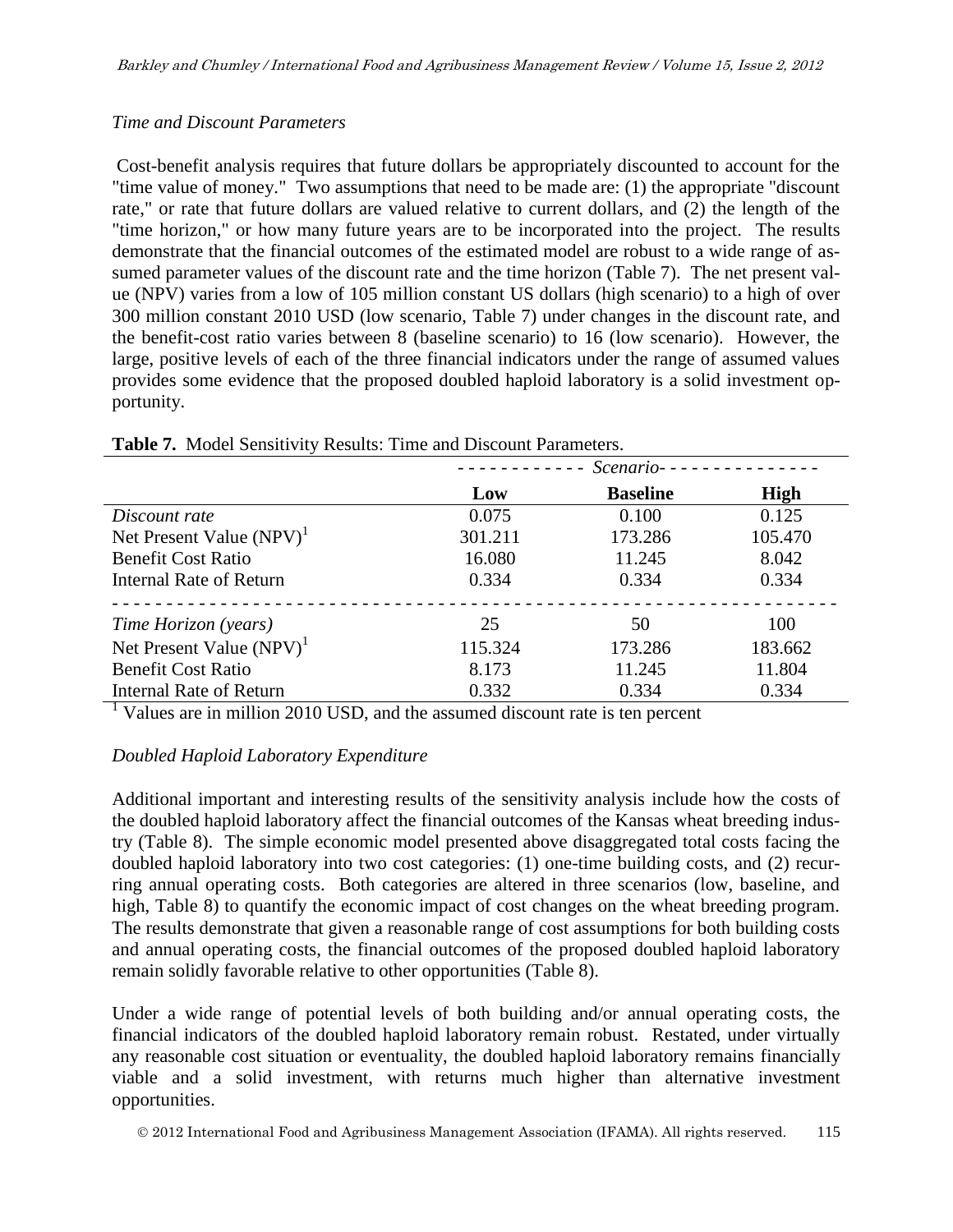|         | Scenario--      |                                                                                   |
|---------|-----------------|-----------------------------------------------------------------------------------|
| Low     | <b>Baseline</b> | <b>High</b>                                                                       |
| 5       | 6               | 10                                                                                |
|         |                 |                                                                                   |
| 174.286 | 173.286         | 169.286                                                                           |
| 11.951  | 11.245          | 9.094                                                                             |
| 0.3465  | 0.334           | 0.294                                                                             |
|         |                 |                                                                                   |
| 0.5     | 1.0             | 2.0                                                                               |
| 178.743 | 173.286         | 162.371                                                                           |
| 16.601  | 11.245          | 6.834                                                                             |
| 0.361   | 0.334           | 0.291                                                                             |
|         |                 | <b>Table 0.</b> MOUCH SCHSHEVILY INSURS. DOUDING Haplord Laboratory LApenditures. |

| Table 8. Model Sensitivity Results: Doubled Haploid Laboratory Expenditures. |
|------------------------------------------------------------------------------|
|------------------------------------------------------------------------------|

<sup>1</sup> Values are in million 2010 USD, and the assumed discount rate is ten percent.

### *Implications and Conclusions*

This research set out to measure and analyze the economic impacts of a proposed doubled haploid laboratory in Manhattan, Kansas. Interviews with wheat breeders provided quantitative calibration of the major effects of a doubled haploid laboratory. The interviewed wheat breeders identified two major advantages to doubled haploid (DH) technology: (1) greatly accelerated time to market for new wheat varieties, and (2) faster genetic gains in wheat yields. An economic model was built based on previous literature, knowledge of the wheat industry, and information gleaned from the wheat breeder interviews. A baseline scenario was estimated for the most likely set of conditions facing the future of the introduction of a doubled haploid laboratory into the wheat breeding industry of the Great Plains.

The estimated results of the baseline case provided some evidence that both of the advantages of DH methods would provide truly large economic gains to the wheat industry, and to wheat consumers in Kansas, in the United States (US), and throughout the globe. For every dollar spent on a doubled haploid laboratory, over 11 dollars are generated in the wheat market. The economic value of the doubled haploid laboratory is conservatively estimated at over 173 million dollars over the next 50 years, and the rate of return for the doubled haploid laboratory is conservatively estimated at over 33 percent. This is a significant investment, with both a high rate of return and a large gain in the well-being of wheat producers, wheat consumers, and wheat industry participants. Given these large, positive economic gains, we conclude that the sooner the doubled haploid laboratory is built and operational, the sooner wheat producers and consumers will take advantage of the large technological advance that brings with it large economic gains.

While it can be challenging to forecast the future, the economic evaluation of the doubled haploid laboratory indicates that the large and socially significant returns are robust to a wide range of possible future economic changes, including price and quantity movements in wheat markets. The economic analysis presented here suggests that the doubled haploid laboratory is highly likely to be a successful financial investment, with large positive rates of return to Kansas wheat producers and consumers.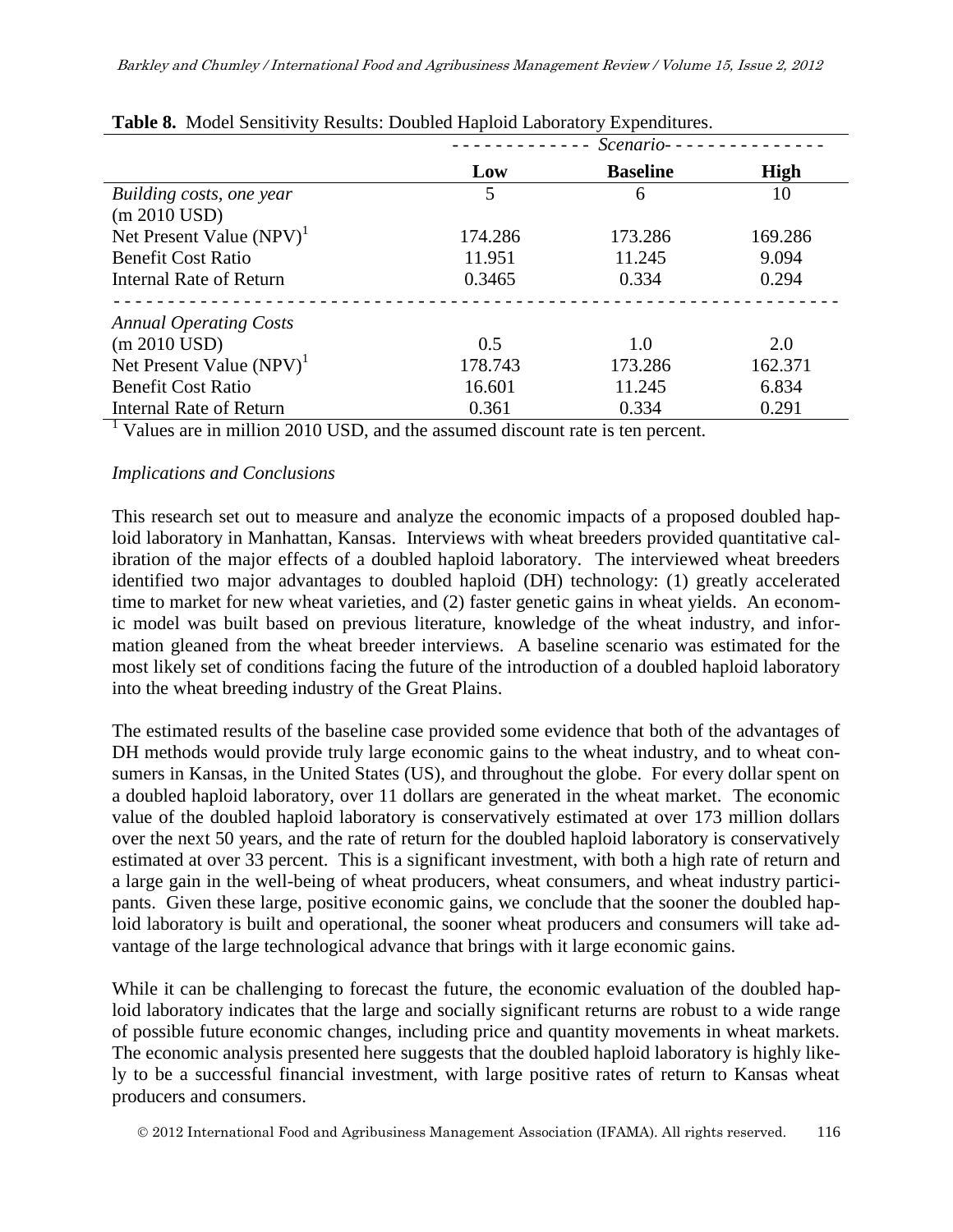### **References**

- Alston, J.M., G.W. Norton, and P.G. Pardey. 1995. *Science under Scarcity: Principles and Practice* for Agricultural Research and Evaluation and Priority Setting. Ithaca, NY: Cornell University Press.
- Acquaah, G. 2007. *Principles of Plant Breeding and Genetics*. Blackwell Publishing Ltd., Malden, MA.
- Baenziger, P.S. and R.M. DePauw. 2009. Wheat Breeding: Procedures and Strategies. In *Wheat: Science and Trade*. Ed. B.F. Carver, 13: 275-308, Ames, Iowa: Wiley-Blackwell.
- Baenziger, P.S., R. Graybosch, D. Van Sanford, and W. Berzonsky. 2009. Winter and Specialty Wheat. *Cereals* 251-265.
- Barkley, A. 1997. Kansas Wheat Breeding: An Economic Analysis. *Report of Progress* 793. Manhattan, KS: Kansas State University Agricultural Experiment Station and Cooperative Extension Service, October.
- Blakeslee, L., and R. Sargent. 1982. *Economic Impacts of Public Research and Extension Related to Wheat Production in Washington*. Research Bulletin XB 0929. Pullman, WA: Agricultural Research Center, Washington State University.
- Bonjean, A.P., and W.J. Angus (eds.). 2001*. The World Wheat Book: A History of Wheat Breeding*. Paris, France: Lavoisier Publishing.
- Brennan, J.P. 1984. Measuring the Contribution of New Varieties to Increasing Wheat Yields.'' *Review of Marketing and Agricultural Economics* 52(12):175–95.
- Brennan, J.P. 1989a. An Analysis of the Economic Potential of Some Innovations in a Wheat Breeding Programme. *Australian Journal of Agricultural Economics* 33(April):48–55.
- Brennan, J.P. 1989b. An Analytical Model of a Wheat Breeding Program. *Agricultural Systems* 31 (April):349–66.
- Byerlee, D., and G. Traxler. 1995. National and International Wheat Improvement Research in the Post-Green Revolution Period: Evolution and Impacts. *American Journal of Agricultural Economics* 77(May):268–78.
- Feyerherm, A.M., G.M. Paulsen, and J.L. Sebaugh. 1984. Contribution of Genetic Improvement to Recent Wheat Yield Increases in the USA. *Agronomy Journal* 76(November):985–90.
- Forster, B.P., E. Heberle-Bors, K.J. Kasha, and A. Touraev. 2007. The Resurgence of Haploids In Higher Plants. *Trends in Plant Science* 12( 8): 368-375.
- Forster, B.P., and W.T.B. Thomas. 2005. Doubled Haploids in Genetics and Plant Breeding. *Plant Breeding Reviews* 25:57-88.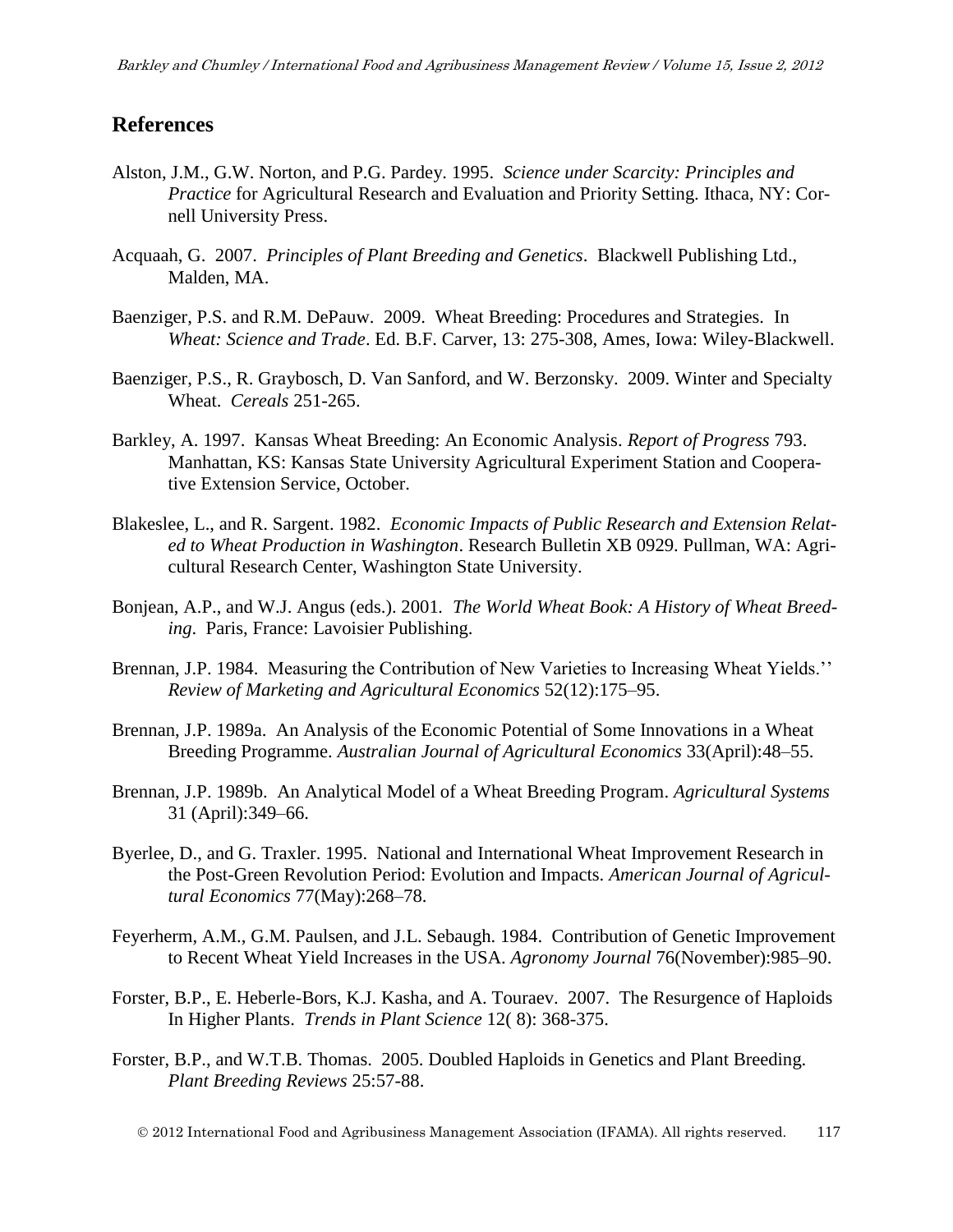- Fritz, Allan. 2011. Kansas State University Wheat Breeder. Manhattan, Kansas 66506. Telephone interview. January 26.
- Fuglie, K.O., and T.S. Walker. 2001. Economic Incentives and Resource Allocation in U.S. Public and Private Plant Breeding. *Journal of Agricultural and Applied Economics* 33:459–73.
- Guzy-Wrobelska, J., and I. Szarekjo. 2003. Molecular and Agronomic Evaluation of Wheat Doubled Hploid Lines Obtained through Maize Pollination and Anther Culture Methods. *Plant Breeding* 122:305-313.
- Haley, Scott. 2011. Colorado State University Wheat Breeder. Ft. Collins, Colorado. Telephone interview. January 26.
- Henry, Y., and J. de Buyser. 1990. heat Anther Culture: Agronomic Performance of Doubled Haploid Lines and the Release of a New Variety 'Florin'." In: *Biotechnology in Agriculture and Forestry*, Vol. 13 *Wheat* (ed. Y.P.S. Bajaj). Springer-Verlag Berlin, Heidelberg.
- Huffman, W.E., and R.E. Evenson. 1993. *Science for Agriculture: A Long-Term Perspective*. Ames, IA: Iowa State University Press.
- Kansas Agricultural Statistics. 2010. *Crops* 10(7).
- Kasha, K.J., and M. Maluszynski. 2003. "Production of doubled haploids in crop plants (Introduction)." In: Maluszynski M, Kasha KJ, Forster BP, Szarejko I (eds.) *Doubled haploid production in crop plants, a manual*. 1–4. Kluwer Academic, Dordrecht Boston London.
- Kay, R.D., W.M. Edwards, and P.A. Duffy. 2012. *Farm Management*. Seventh Edition. New York, New York: McGraw-Hill.
- Laurie, D.A., and M.D. Bennett. 1988. "The Production of Haploid Wheat Plants from WheatxMaize Crosses." *Theoretical and Applied Genetics* 76:393-397.
- Liu, W., M.Y. Zheng, E.A. Polle, and C.F. Konzak. 2002. Highly Efficient Doubled-Haploid Production in Wheat (*Triticum aestivum* L.) via Induced Microspore Emryogenesis." *Crop Science* 42:686-692.
- Marshall, Greg. 2011. Pioneer Hi-Bred Wheat Breeder. Windfall, Indiana. Telephone interview. January 25.
- Nalley, L.L., A. Barkley, and F.G. Chumley. 2006. *The Agronomic and Economic Impact of the Kansas Agricultural Experiment Station. Wheat Breeding Program, 1977–2005*. Manhattan, KS: Kansas State University Agricultural Experiment Station and Cooperative Extension Service, Report of Progress 948, June.
- Nalley, L.L., A. Barkley, and F. Chumley. 2008. The Impact of the Kansas Wheat Breeding Program on Wheat Yields, 1911–2006. *Journal of Agricultural and Applied Economics*, 40 (3):913–925.

2012 International Food and Agribusiness Management Association (IFAMA). All rights reserved. 118